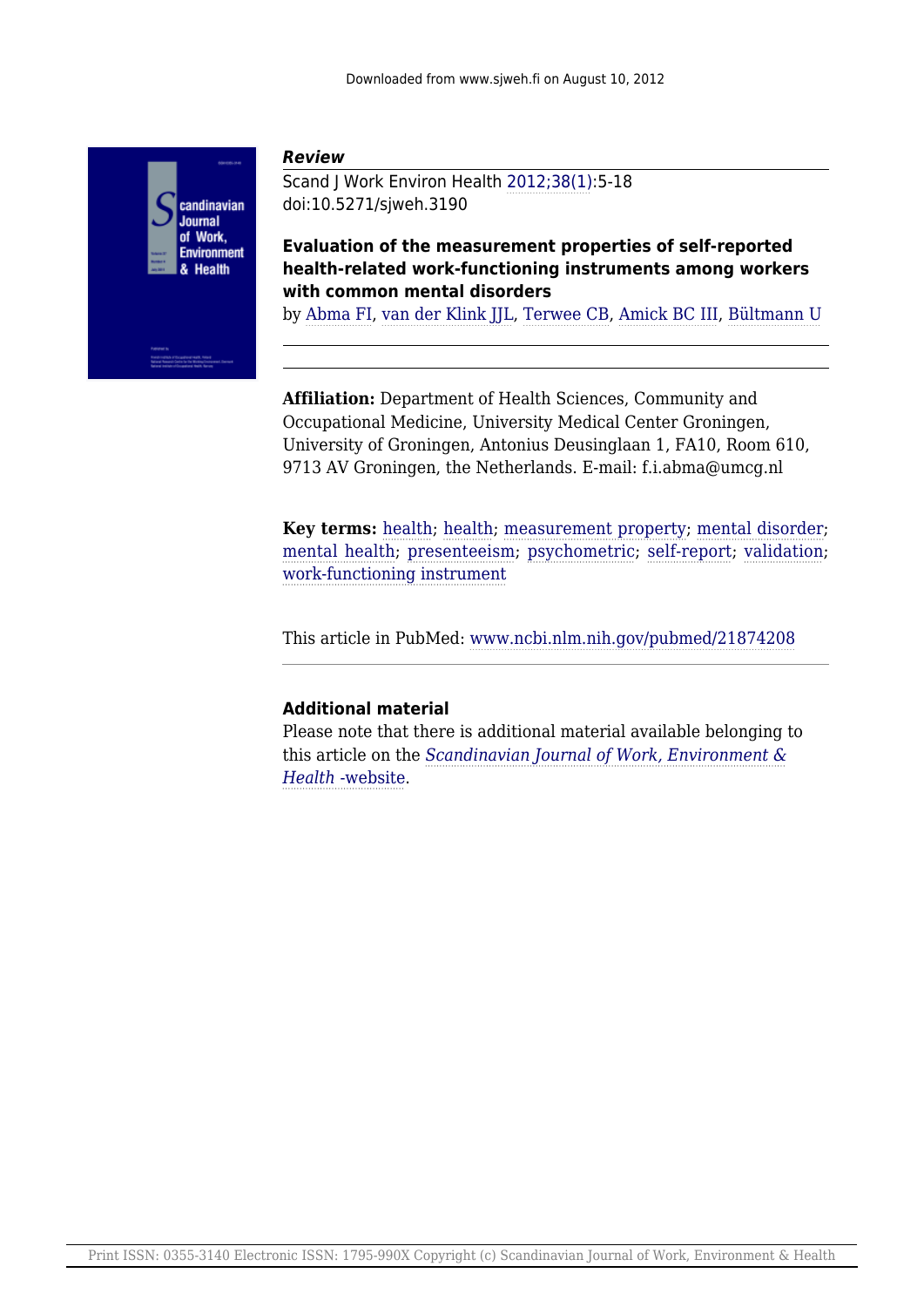# Evaluation of the measurement properties of self-reported health-related work-functioning instruments among workers with common mental disorders

*by Femke I Abma, MSc,1 Jac JL van der Klink, PhD,1 Caroline B Terwee, PhD,2 Benjamin C III Amick, PhD,3, 4 Ute Bültmann, PhD 1*

Abma FI, van der Klink JJL, Terwee CB, Amick BC III, Bültmann U. Evaluation of the measurement properties of self-reported health-related work-functioning instruments among workers with common mental disorders. *Scand J Work Environ Health.* 2012;38(1):5–18. doi:10.5271/sjweh.3190

**Objectives** During the past decade, common mental disorders (CMD) have emerged as a major public and occupational health problem in many countries. Several instruments have been developed to measure the influence of health on functioning at work. To select appropriate instruments for use in occupational health practice and research, the measurement properties (eg, reliability, validity, responsiveness) must be evaluated. The objective of this study is to appraise critically and compare the measurement properties of self-reported health-related work-functioning instruments among workers with CMD.

**Methods** A systematic review was performed searching three electronic databases. Papers were included that: (i) mainly focused on the development and/or evaluation of the measurement properties of a self-reported healthrelated work-functioning instrument; (ii) were conducted in a CMD population; and (iii) were fulltext original papers. Quality appraisal was performed using the consensus-based standards for the selection of health status measurement instruments (COSMIN) checklist.

**Results** Five papers evaluating measurement properties of five self-reported health-related work-functioning instruments in CMD populations were included. There is little evidence available for the measurement properties of the identified instruments in this population, mainly due to low methodological quality of the included studies.

**Conclusions** The available evidence on measurement properties is based on studies of poor-to-fair methodological quality. Information on a number of measurement properties, such as measurement error, content validity, and cross-cultural validity is still lacking. Therefore, no evidence-based decisions and recommendations can be made for the use of health-related work functioning instruments. Studies of high methodological quality are needed to properly assess the existing instruments' measurement properties.

**Key terms** mental health; presenteeism; psychometrics; validation.

During the past decade, common mental disorders (CMD), such as depressive, anxiety, and adjustment disorders, have emerged as a major public and occupational health problem in many countries. On the societal level, CMD contribute to productivity loss, sickness absence, early retirement, and work disability (1–6). On the individual level, CMD cause not only suffering, but also have a negative impact on social relationships and social and work functioning (6). Several studies have shown a relationship between CMD and work performance (7, 8), and it has been estimated that the costs of lost productivity at work for CMD are much higher than those for absenteeism (7, 9–11).

In the field of occupational health practice and research, instruments are needed to assess lost productivity at work, monitor abilities to accomplish the work role, and evaluate interventions designed to improve work functioning (12, 13). Several self-reported questionnaires have been developed to measure the influence of health on functioning at work [for reviews see for example (12, 14–19)]. The joint influence of work and health determines an individual's work functioning. Two aspects of

Correspondence to: FI Abma, Department of Health Sciences, Community and Occupational Medicine, University Medical Center Groningen, University of Groningen, Antonius Deusinglaan 1, FA10, Room 610, 9713 AV Groningen, the Netherlands. [E-mail: f.i.abma@umcg.nl]

<sup>&</sup>lt;sup>1</sup> University Medical Center Groningen, University of Groningen, Groningen, the Netherlands.

<sup>2</sup> Department of Epidemiology & Biostatistics and EMGO Institute for Health & Care Research, VU University MC, Amsterdam, the Netherlands.

<sup>3</sup> Institute for Work & Health, Toronto, ON, Canada.

<sup>&</sup>lt;sup>4</sup> University of Texas School of Public Health, Health Science Center at Houston, Houston, TX, USA.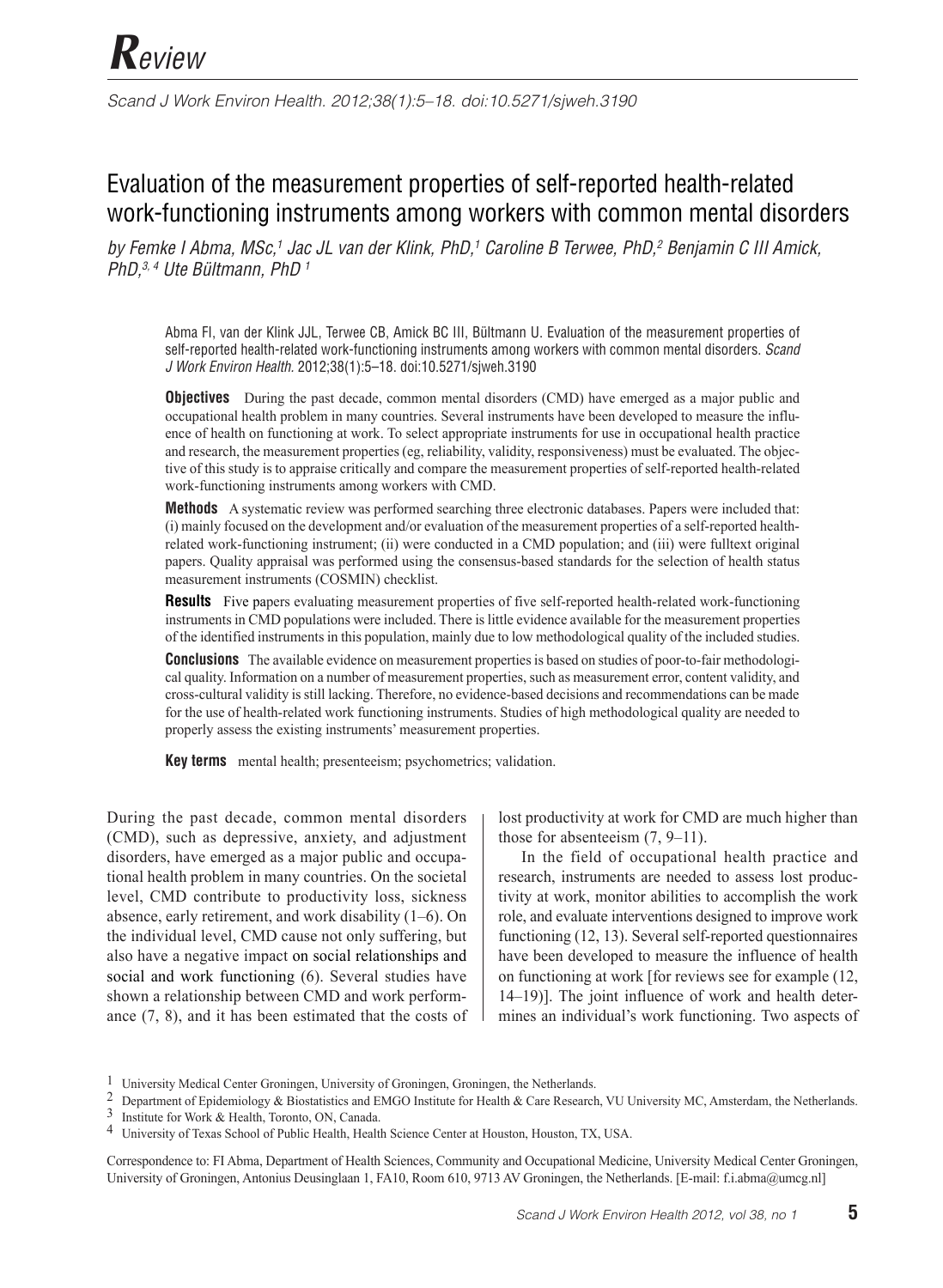work functioning can be described. The first category deals with the economic consequences of health conditions, such as self-reported loss of productivity on the job. The second category deals with the reported limitations to meet work demands (13). Recently, a review by Nieuwenhuijsen et al (20) provided a narrative overview of work functioning in CMD populations, including instruments, dimensions of work functioning, and measurement properties. In this review, a systematic assessment of the methodological quality of the validation studies was not performed. However, to conduct an evidence synthesis, a systematic quality assessment is crucial because the results of poor quality studies may be biased (21).

Practitioners and researchers should make evidencebased decisions on which instrument to use. To select appropriate instruments for use in occupational health practice and research, the measurement properties (eg, reliability, validity, responsiveness) must be evaluated. If, for example, these instruments are used to evaluate interventions, it is important to know whether the instrument is able to detect changes over time. The synthesized evidence provided in systematic reviews on measurement properties should be used for the selection of instruments. A recent review of the measurement properties of healthrelated work-functioning instruments in populations with musculoskeletal disorders included a quality assessment, but a validated quality assessment tool was not used (19).

This review focuses on the measurement properties of self-reported health-related work-functioning instruments in CMD populations. Most of these instruments are designed for a broader population, but many are also used in CMD populations. However, the evidence for this use remains unclear. Therefore, the objective of this study was to appraise critically and compare the measurement properties of the identified self-reported health-related work functioning instruments in CMD populations.

#### *Methods*

#### Search strategy

The following electronic databases were searched: Embase, PsycInfo (EBSCOhost), and MEDLINE (PubMed). The search strategy consisted of search terms for the following characteristics, combined with "AND": (i) construct of interest (health-related work functioning); (ii) target population (CMD); and (iii) studies on measurement properties. Some examples of search terms that were used include: work performance, work functioning, work limitations, mental disorders, anxiety disorders, depressive disorder, and adjustment disorder. The complete search strategy can be found in the Appendix ([http://](http://www.sjweh.fi/data_repository.php) [www.sjweh.fi/data\\_repository.php](http://www.sjweh.fi/data_repository.php)). To identify studies on measurement properties in PubMed, we used a sensitive filter specially designed for identifying studies on measurement properties of patient-reported outcomes (22). This filter was adapted for searches in PsycInfo and Embase. No restrictions were made on the year of publication or language. Names of the retrieved instruments were used for further searches in the databases. Reference lists were screened to identify additional relevant studies.

#### Selection criteria

Health-related work-functioning instruments measure the influence of health on functioning at work. These types of instruments ask the respondent to rate the influence of his/her health status on his/her work functioning. Healthrelated work functioning is the ability of a worker to accomplish work demands given his or her state of health. In this review, we included instruments that both evaluate health-related work functioning and are from the worker's perspective (ie, self-reported). Instruments based on a single item, those measuring absenteeism only, or those whose work definitions included house and school work in addition to (paid) work were excluded.

Papers were included that: (i) mainly focused on the development and/or evaluation of the measurement properties of a self-reported health-related work-functioning instrument; (ii) were conducted in a population with CMD [including: depressive, anxiety, and adjustment disorders; diagnoses based on validated questionnaires, diagnostic interviews, or Diagnostic and Statistical Manual of Mental Disorders (DSM) criteria]; (iii) were fulltext original papers (case studies, abstracts, letters to the editor, book chapters, conference proceedings, and unpublished papers were excluded). More severe psychiatric disorders, such as bipolar depression, psychosis, and schizophrenia were excluded.

Two independent reviewers screened titles and abstracts using the inclusion criteria. If there was any doubt as to whether the paper met the criteria, consensus was reached among the reviewers. Two independent reviewers reviewed the fulltext papers for inclusion. If necessary, a third independent reviewer was consulted.

#### Measurement properties

For the critical appraisal of the measurement properties, the consensus-based standards for the selection of health status measurement instruments (COSMIN) taxonomy was used. The COSMIN taxonomy was developed to provide an overview of the relevant measurement properties for health-related patient-reported outcomes and is based on international consensus (21, 23). According to the taxonomy, the measurement properties cover three quality domains: reliability, validity, and responsiveness (23). In addition, the interpretability of results is described.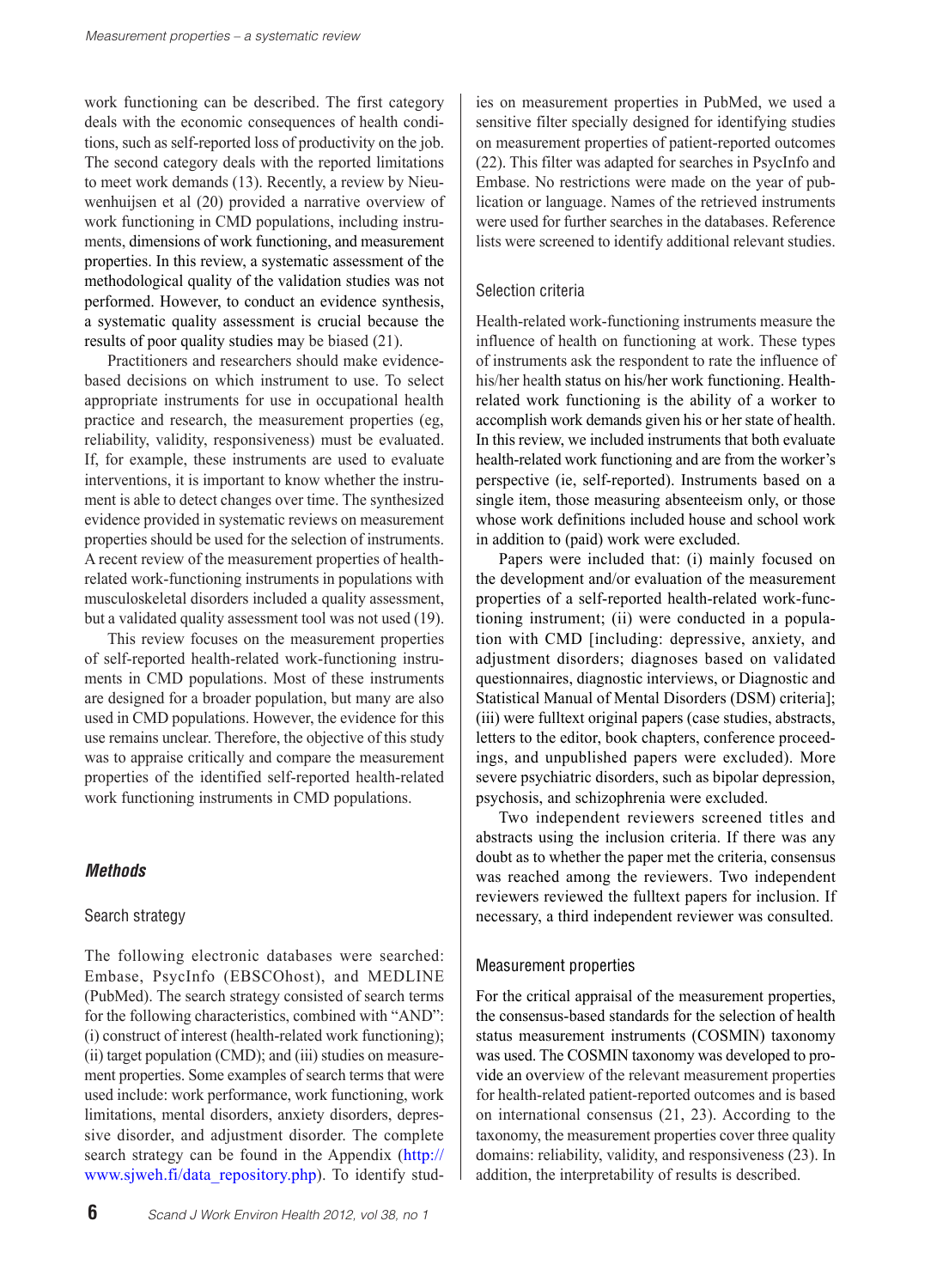*Reliability* is the extent to which scores for individuals who have not changed are the same for repeated measurement under several conditions [eg, using different sets of items from the same questionnaire (internal consistency); over time (test-retest); by different persons on the same occasion (inter-rater); or by the same persons on different occasions (intra-rater)] (23). The reliability domain contains the following measurement properties: (i) internal consistency: the degree of interrelatedness among the items (expressed by Cronbach's α or Kuder-Richardson Formula (KR-20) (21, 23); when internal consistency is relevant, factor analysis or principal component analysis should be applied to determine whether the items form one or more than one scale (24); (ii) reliability: the proportion of the total variance in the measurements that reflects the "true" differences among individuals, including test-retest, inter- and intra-observer reliability [this aspect is reflected by the intraclass correlation coefficient (ICC) or Cohen's  $\kappa$ ] (23, 25); (iii) measurement error: the systematic and random error of an individual's score that is not attributed to true changes in the construct to be measured, expressed by the standard error of measurement (SEM). The SEM can be converted into the smallest detectable change (SDC) (26). Changes exceeding the SDC can be labelled as change beyond measurement error. Another approach is to calculate the limits of agreement (LoA) (27). For determining the adequacy of measurement error, the SDC and/or LoA is related to the minimal important change (MIC) (28).

*Validity* is described as the degree to which an instrument measures the construct(s) it purports to measure (23). The validity domain contains three measurement properties: (i) content validity: the degree to which the content of the instrument is an adequate representative of the construct to be measured (including face validity). Content validity is an assessment of whether all items are relevant for the construct, aim and target population, and if no important items are missing (preferably by the target group) (29); (ii) construct validity is divided into three aspects: (a) structural validity: the degree the instrument scores are an adequate reflection of the construct's dimensionality. Factor analysis should be performed to confirm the number of subscales present; (b) hypotheses testing: the degree to which the instrument scores are consistent with hypotheses based on the assumption that the instrument validly measures the construct. Many different hypotheses can be formulated and tested (eg, the extent scores on a particular instrument relate to scores on other instruments or expected differences in scores between "known" groups. It is important in hypotheses testing to state hypotheses a priori, clearly indicating both direction and magnitude of the correlation or difference (29). For example, higher correlations are expected with similar constructs and variables, and lower correlations with dissimilar constructs and variables; (c) cross-cultural

validity: the degree to which the performance of the items on a translated or culturally adapted instrument are an adequate reflection of the performance of the items of the original version of the instrument; (iii) criterion validity: the degree to which the scores of an instrument are an adequate reflection of a "gold standard". Since no real gold standard is available for measuring health-related work functioning, we will not evaluate criterion validity (29).

*Responsiveness* is described as the ability of an instrument to detect change over time in the construct to be measured (23). The responsiveness domain is considered an aspect of validity in a longitudinal context (29). Therefore, appropriate measures to evaluate responsiveness are the same as those for hypotheses testing and criterion validity. The only difference here is that hypotheses should focus on the change score of an instrument. Another approach is to determine the area under the receiver operator characteristic curve (AUC).

*Interpretability* is the degree to which one can assign qualitative meaning – that is clinical or commonly understood connotations – to an instrument's quantitative scores or change in scores (23). Investigators should provide information about clinically meaningful differences in scores between subgroups, floor and ceiling effects, and MIC. Although interpretability is not a measurement property, it is considered to be an important characteristic of an instrument.

#### Data extraction and description of the instruments

Two independent reviewers performed the data extraction. The retrieved instruments are described based on the information in original publications and the papers included in the review. The content, domains, target population, number of items, response options, and time to administer are presented (23). The measurement properties are presented as studied in the included papers.

#### Quality assessment

Assessing the quality of the included studies (on the measurement properties of the instruments) is an essential step of a systematic review of measurement properties. If the quality of a study is appropriate, the results are valid and the measurement instrument can be a useful tool in clinical practice or research. However, when the quality of a study is inadequate, the results cannot be trusted and the quality of the measurement instrument under study remains unclear. The methodological quality assessment was conducted using the COSMIN checklist (21). The COSMIN checklist is used to rate the quality of studies on one or more of the nine measurement properties (internal consistency, reliability, measurement error, content validity, structural validity, hypothesis testing, cross-cultural validity, criterion validity, and responsiveness) and the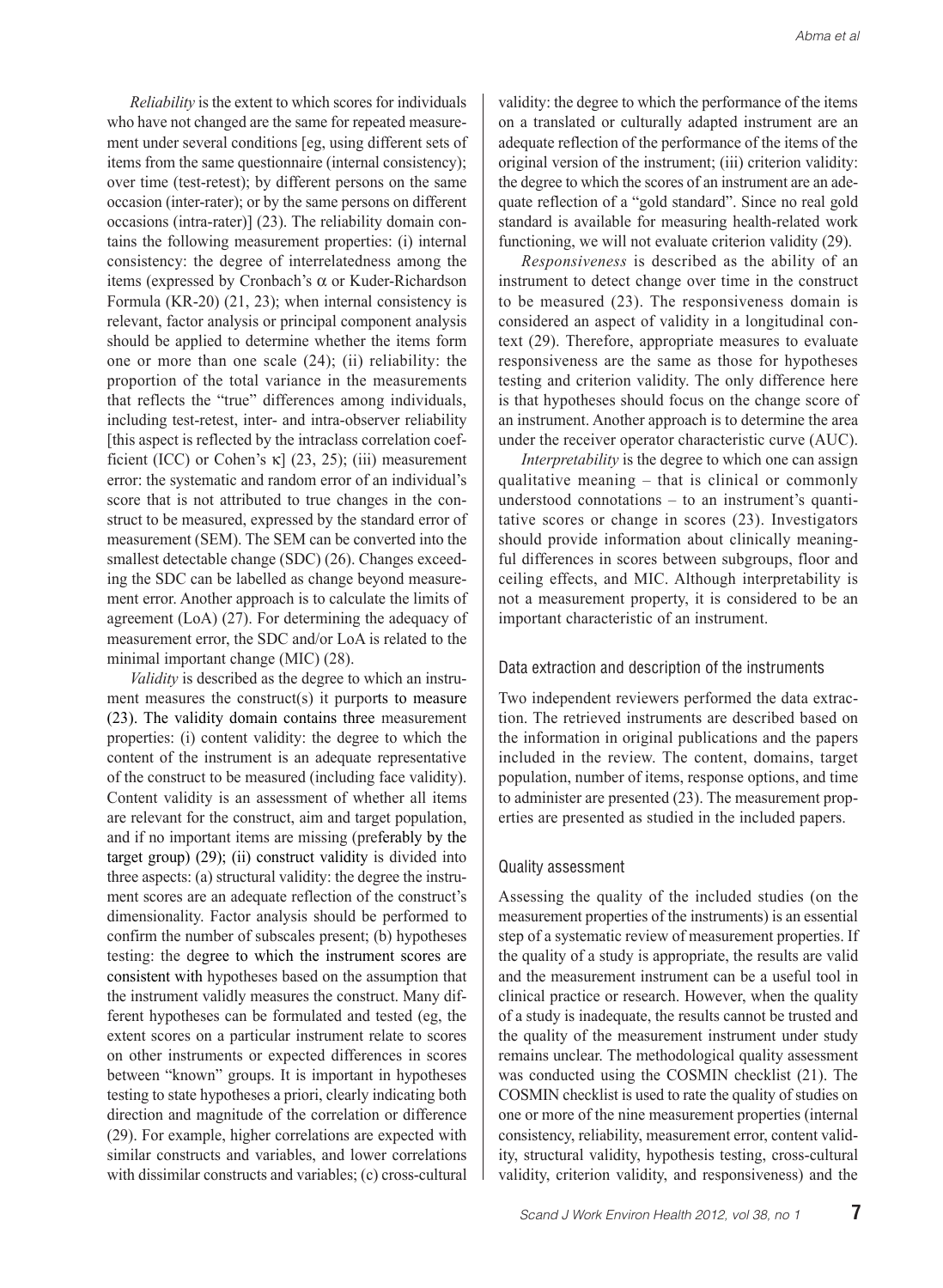quality of studies on interpretability. For each study on a measurement property, the methodological quality for that particular measurement property is rated by a series of items on a 4-point rating scale (poor, fair, good, excellent), which is an additional feature of the COSMIN checklist (30). These items rate for example the used sample sizes, the description of used comparator measures, how missing items were handled, and whether the used methods and statistics were appropriate. Per measurement property, an overall score for the methodological quality of a paper is determined by taking the lowest rating of any of the items per measurement property (poor to excellent). For example, if no description of the comparator instruments is provided for hypotheses testing, this item is rated "poor". Even though all others items for hypotheses testing may be rated "excellent", the methodological quality for hypotheses testing is rated "poor".

To rate the results of the measurement properties as positive, negative, or indeterminate, criteria were used based on Terwee et al (24). The criteria are presented in appendix 2. For example, for internal consistency, a positive (+) rating is given if Cronbach's  $\alpha$  is  $\geq 0.70$ , a negative  $(-)$  rating is given for  $\leq 0.7$ , and an indeterminate (?) rating is given if no Cronbach's  $\alpha$  is presented.

Two independent reviewers performed an assessment of methodological quality per paper. When two reviewers disagreed, there was a discussion to reach consensus. If necessary, a third reviewer made the decision.

## Best evidence synthesis

A best evidence synthesis for each instrument was performed to summarize the total body of evidence for each measurement property, taking into account the number of studies, their quality, and the consistency of their results. Therefore, for each instrument, the rating of the methodological quality is combined with the rating of the measurement properties. The following criteria were used: a strong level of evidence = consistent findings in multiple studies of good methodological quality *or* in one study of excellent methodological quality; a moderate level of evidence = consistent findings in multiple studies of fair methodological quality *or* in one study of good methodological quality; a limited level of evidence = one study of fair methodological quality; and conflicting level of evidence = conflicting findings. When there were only studies of poor methodological quality, an unknown level of evidence was noted.

# *Results*

Figure 1 shows the results of the selection procedure. The search resulted in 1630 references, after removing

duplicates. Names of the retrieved instruments were used for further searches in the electronic databases. The most common reasons for exclusion at this stage were either that the paper was not about a health-related work functioning instrument that fit the inclusion criteria or it was not a validation study. The search strategy used to identify validation studies was very sensitive and resulted in a large number of references, including studies that were not validation studies.

Based on title and abstract, 71 fulltext papers were selected. The most common reasons for exclusion based on the fulltext were that the paper did not state a main aim to validate a self-reported health-related work-functioning instrument that fit the inclusion criteria or the study did not consist of a population with CMD. Finally, five papers evaluating five different self-reported health-related workfunctioning instruments were included  $(31–35)$ . Refer-



**Figure 1.** Flowchart of inclusion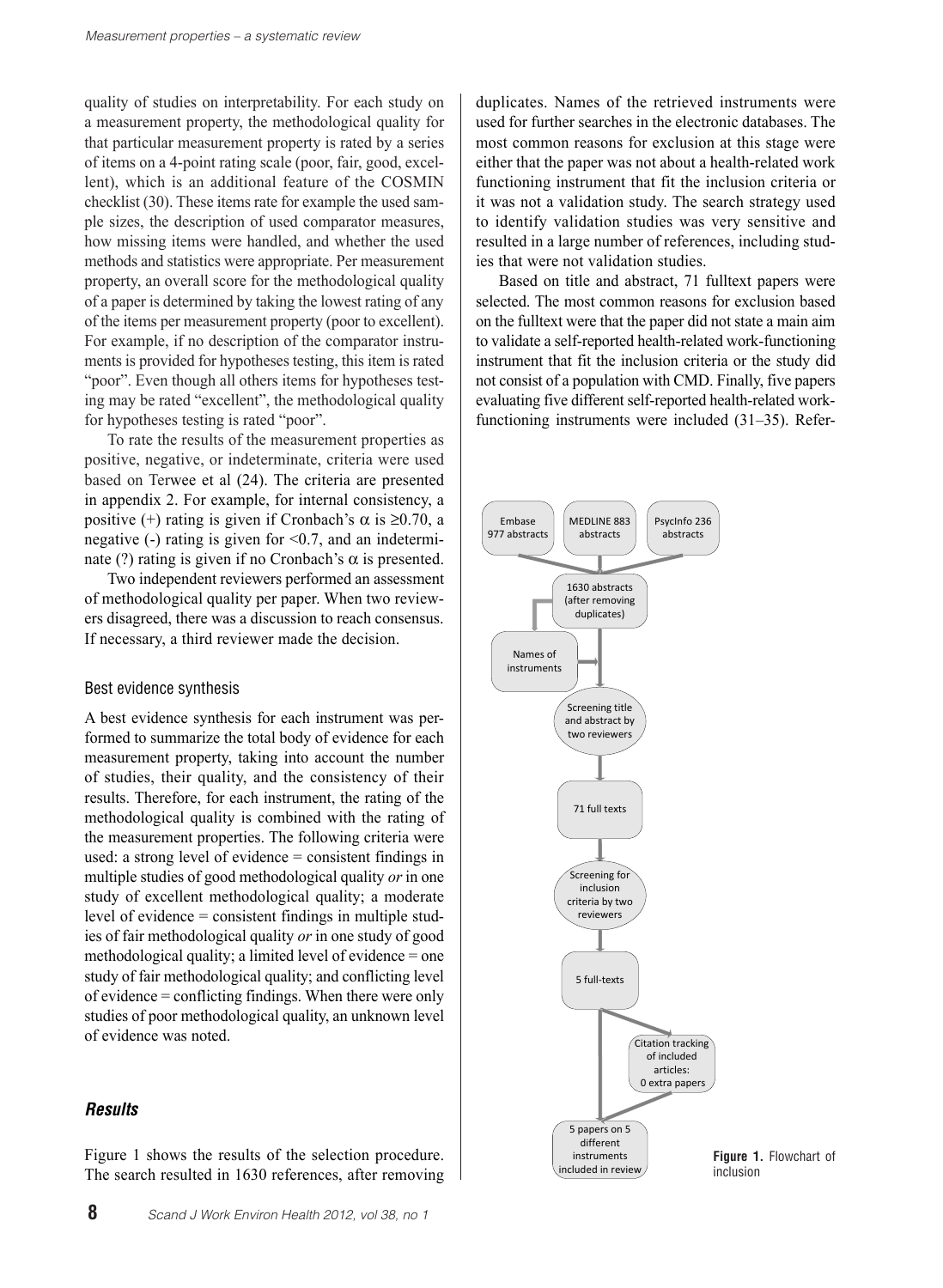ences of the retrieved papers were screened for additional relevant studies. No additional publications were found.

#### Identified instruments

Five different self-reported health-related work-functioning instruments are included: (i) the Endicott Work Productivity Scale (EWPS) (31), (ii) the Work Limitations Questionnaire (WLQ) (36, 37), (iii) the Stanford Presenteeism Scale (SPS) (38), (iv) the Work Performance Scale of the Functional Status Questionnaire (WPS) (39, 33), and (v) the Lam Employment Absence and Productivity Scale (LEAPS) (35).

The aim of all the instruments is to measure the degree to which health problems affect an individuals' work functioning. The EWPS and WLQ were developed for populations with a wide variety of both health conditions and jobs. The WPS and SPS were developed for working populations and the LEAPS was specially designed for a depressed (working) population. The WPS, SPS, and LEAPS are short questionnaires (between 6 and 7 items on work functioning) compared to the EWPS and WLQ  $(both 25 items)$ . Table 1 presents an overview and description of the identified instruments.

#### Identified papers

Endicott et al (31) presented EWPS and investigated the internal consistency, test-retest reliability, hypotheses testing, and responsiveness in a population with major depression (diagnoses based on DSM-III-R criteria) and community subjects. The patients were recruited from an outpatient facility of a psychiatric institute. Uguz et al (32) translated the EWPS to Turkish and evaluated the internal consistency, test-retest reliability, and hypotheses testing in a population of depressed patients [diagnoses based on Hamilton Depression Rating Scale (HAM-D) and Structured Clinical Interview for DSM-IV (SCID)] and a community sample. Erickson et al (33) evaluated the EWPS, WLQ, and WPS in a population with anxiety disorders (diagnosis based on a clinical interview and consensus review by interdisciplinary team). They examined internal consistency, hypotheses testing, and responsiveness. Sanderson et al (34) evaluated the internal consistency, hypotheses testing, and responsiveness of the WLQ and SPS-6 in a population of call-center workers. They used the Patient Health Questionnaire to identify workers with depression and anxiety. For LEAPS, Lam et al (35) investigated the internal consistency, structural validity, and hypotheses testing in a population with major depressive disorder (diagnosis based on DSM-IV, clinical interview, symptom checklist and available medical records). All participants in the included papers were working. Table 2 shows an overview of the identified study populations.

Table 3 shows the measurement properties per instru-

ment as reported in the included papers. Table 4 presents the methodological quality of each paper per measurement property and instrument, as rated with the COSMIN checklist. In table 5 the combined result of the methodological quality of the papers with the rating of the measurement properties are presented as a best evidence synthesis per measurement property of each instrument.

### Endicott Work Productivity Scale (EWPS)

*Reliability.* Internal consistency was studied in the three papers that evaluated the measurement properties of the EWPS (31–33). Although the Cronbach's  $\alpha$  were high (table 3), the studies were of poor methodological quality due to small samples and the fact that no factor analyses were performed in this population. Endicott et al (31) and Uguz et al (32) evaluated the test-retest reliability. Endicott et al used a small sample size  $(N=16)$ , thus the paper was of poor methodological quality. The Uguz et al paper was of fair methodological quality due to moderate samples, and it was unclear if patients were stable. Measurement error was not studied in any of the papers.

*Validity.* Hypotheses testing was performed in all papers. Although no clear hypotheses were stated a priori, it was possible to deduce what was expected. As is shown in table 3, the EWPS was correlated with several other measures [eg, clinical state (32), clinical state at intake and endpoint (31), Symptom Checklist 90 (SCL-90) (31), SF-36 emotional and physical roles, the workitem of the Sheehan Disability Scale (SDS) (33), and SF-36 social functioning subscale (32)]. Endicott (31) did not properly describe the constructs and instruments used and, therefore, the paper was of poor methodological quality. The others two papers (32, 33) were of fair methodological quality. The cross-cultural validity was not assessed, although the translation process was described by Uguz et al (32). Content validity and structural validity were not studied.

*Responsiveness.* Responsiveness over time was evaluated by Endicott (correlations with change scores in HAM-D) and Erickson (effect size calculated between change scores in two groups based on change in severity of illness) as shown in table 3. Papers were of poor methodological quality because of small sample size (33) and a lack of important information on time interval and comparator instruments (31).

*Interpretability.* Regarding the interpretability, floor or ceiling effects, and MIC were not studied. Scores and change scores were presented for relevant subgroups (31–33).

*Best evidence synthesis.* The evidence synthesis for the EWPS (table 5) resulted in unknown evidence (?) for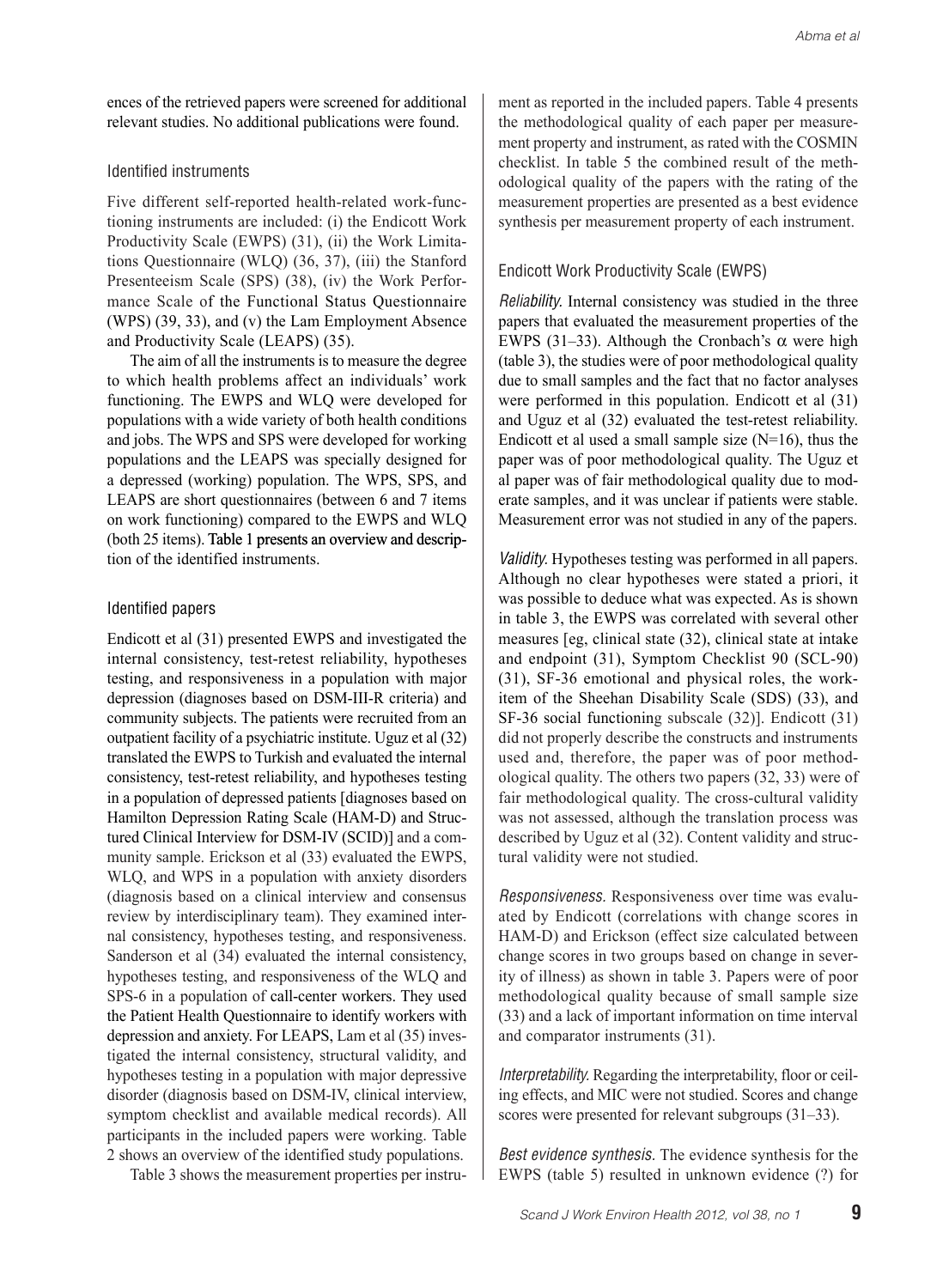| Instrument and<br>reference(s)                                                                 | Content/aim and<br>target population                                                                                                                                                                                                                                                                                                                                          | Domains, number of items,<br>and example item                                                                                                                                                                                                                                                                                                                    | Response options and<br>recall period                                                                                                                                                                                                                                                                            | Scoring and time to<br>administer                                                                                                                                                                                                                         |  |
|------------------------------------------------------------------------------------------------|-------------------------------------------------------------------------------------------------------------------------------------------------------------------------------------------------------------------------------------------------------------------------------------------------------------------------------------------------------------------------------|------------------------------------------------------------------------------------------------------------------------------------------------------------------------------------------------------------------------------------------------------------------------------------------------------------------------------------------------------------------|------------------------------------------------------------------------------------------------------------------------------------------------------------------------------------------------------------------------------------------------------------------------------------------------------------------|-----------------------------------------------------------------------------------------------------------------------------------------------------------------------------------------------------------------------------------------------------------|--|
| <b>Endicott Work</b><br><b>Productivity Scale</b><br>(EWPS).<br>Endicott et al, 1997 (31)      | Designed to assess the degree to<br>which a medical condition, such<br>as a depressive disorder, affects<br>the work functioning of a subject.<br>The EWPS is designed to as-<br>sess subjects with a wide<br>variety of mental and medi-<br>cal disorders working in a wide<br>variety of job settings including<br>self-employment.                                         | 1 domain: work productivity<br>25 items plus additional<br>items on expected working<br>hours, hours worked, and<br>reason for working less (if<br>applicable).<br>Example item: "During the<br>past week, how frequently<br>did you arrive at work late or<br>leave early"                                                                                      | 5-point scale rating how<br>often the behavior or feeling<br>or attitude has been mani-<br>fested during the past week:<br>0=never,1=rarely, 2=some-<br>times, 3=often,<br>4=almost always<br>Recall period: past week                                                                                           | Total score ranges from<br>0 (best possible score)<br>to 100 (worst possible<br>score).<br>"A brief self-report<br>questionnaire"                                                                                                                         |  |
| <b>Work Limitations</b><br>Questionnaire (WLQ).<br>Lerner et al, 2001<br>(36, 37)              | To measure the degree to which<br>chronic health problems interfere<br>with the ability to perform job roles<br>(on a demand-level). Measuring<br>the on-the-job impact if chronic<br>health problems and/or treatment<br>("work limitations"). It can be used<br>to identify both the magnitude and<br>type of impact that health prob-<br>lems are having in the workplace. | 4 domains: time scheduling<br>demands (5 items); physical<br>demands (6 items); mental-<br>interpersonal demands (9)<br>items); output demands (5<br>items): total 25 items.<br>Example item: "In the past<br>two weeks, how much of the<br>time did your physical health<br>or emotional problems make<br>it difficult for you to stick to a weeks also allowed | 5-point rating scale:<br>0=all of the time $(100\%)$<br>$1$ =a great deal of the time<br>2=some of the time $(-50\%)$<br>3=a slight bit of the time<br>4=none of the time $(0\%)$<br>Extra option: "not applicable to my job" is scored as<br>to my job"<br>Recall period: past 2 weeks<br>is recommended, but 4 | Total scores are computed<br>as the mean of the non-<br>missing responses and are<br>converted to 0 (not lim-<br>ited) to 100 (limited all of<br>the time) ("not applicable<br>missing).<br>"Easy self-report"                                            |  |
|                                                                                                | (Employed individuals with)<br>chronic health problems in several<br>different jobs/work conditions                                                                                                                                                                                                                                                                           | routine or schedule?"                                                                                                                                                                                                                                                                                                                                            |                                                                                                                                                                                                                                                                                                                  |                                                                                                                                                                                                                                                           |  |
| <b>Stanford Presenteeism</b><br>Scale, 6 items (SPS-6)<br>Koopman et al, 2002<br>(38)          | A presenteeism scale evaluating<br>the impact of health problems on<br>individual performance and<br>productivity.<br>Working populations                                                                                                                                                                                                                                     | 1 domain: one total score<br>with two factors (completing<br>work and avoiding distrac-<br>tion): 6 items.<br>Example item: "Despite hav-<br>ing my (health problem), I<br>was able to finish hard tasks<br>in my work"                                                                                                                                          | 5-point scale to agree/dis-<br>agree with statement, with:<br>1=strongly disagree<br>2=somewhat disagree<br>3=uncertain<br>4=somewhat agree<br>5=strongly agree<br>Recall period: past month                                                                                                                     | Total score is the sum of<br>the values. A high score<br>indicated a high level of<br>presenteeism [ie, a greater<br>ability to concentrate on<br>and accomplish work<br>despite health problem(s)].<br>No information available<br>on time to administer |  |
| (WPS)<br>Erickson et al, 2009 (33)<br>Jette et al, 1986 (39)                                   | Work Performance Scale From the Functional Status<br>Questionnaire, the WPS aims to<br>assess changes in the job-related<br>to health, ability to perform tasks,<br>time required to perform tasks<br>and interpersonal relationships.<br>Employed during previous month                                                                                                      | 1 domain: work performance<br>(6 items)<br>Example item: "If you were<br>employed the last month.<br>how was your work perfor-<br>mance done as much work<br>as others in similar jobs?"                                                                                                                                                                         | Original scale is 4-point<br>rating scale (Erickson uses<br>a 5-point rating scale, with<br>low scores reflecting im-<br>pairment):<br>$1 = all$ the time;<br>2=most of the time;<br>3=some of the time;<br>4=none of the time.<br>Recall period: past month.                                                    | The scores are trans-<br>formed to a single scale<br>score from 0-100, with<br>100 indicating maximum<br>functional ability.<br>No information available<br>on time to administer                                                                         |  |
| Lam Employment<br>Absence and<br><b>Productivity Scale</b><br>(LEAPS).<br>Lam et al, 2009 (35) | Designed to assess work<br>functioning and impairment in a<br>clinically depressed population.<br>A depressed population (major<br>depressive disorder) (working)                                                                                                                                                                                                             | 2 domains: productivity (3)<br>items) and troublesome<br>symptoms (4 items); 7<br>items plus 3 items on occu-<br>pation, hours of work, and<br>hours missed from work.<br>Example item: "Over the<br>past two weeks, how often<br>were you bothered by get-<br>ting less work done"                                                                              | 5-point scale:<br>$0 =$ None of the time $(0\%)$<br>1=some of the time $(25%)$<br>2=half of the time $(50\%)$<br>3=most of the time (75%)<br>4=all of the time $(100\%)$<br>Recall period: past 2 weeks                                                                                                          | Score 0-4 respectively.<br>Total score range from<br>$0 - 28.$<br>No information available<br>on time to administer                                                                                                                                       |  |

internal consistency; unknown evidence (?) for reliability (test-retest); limited positive evidence (+) for hypotheses testing (two studies of fair methodological quality and 75% of the results are in accordance with hypotheses); and unknown evidence (?) for responsiveness (two studies of poor methodological quality and one with limited positive evidence).

# Work Limitations Questionnaire (WLQ)

*Reliability.* Internal consistency was studied by Sander-

son et al (33) and Erickson et al (34). Although Cronbach's α were high in both studies (table 3), Sanderson et al reported no information on performed factor analysis and therefore the paper was of poor methodological quality. The Erickson et al paper was of fair methodological quality because the authors only refer to a study that performed factor analyses. Test-retest and measurement error were not studied in either paper.

*Validity.* Both studies performed hypotheses testing. Although Erickson did not state clear a-priori hypoth-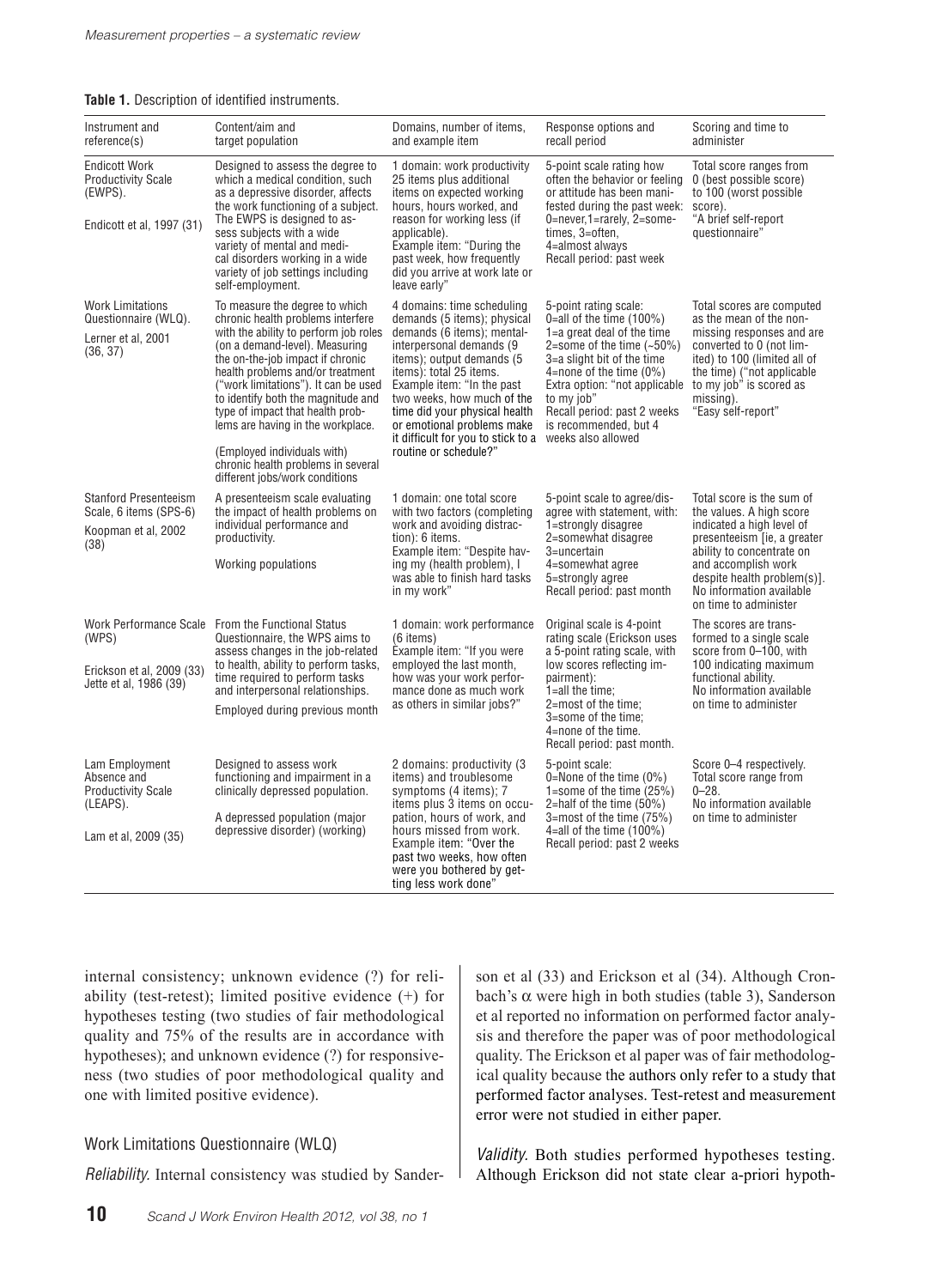**Table 2.** Description of identified study populations. [DSM=Diagnostic and Statistical Manual of Mental Disorders; EWPS=Endicott Work Productivity Scale; HAM-D=Hamilton Depression Rating Scale; ICC=interclass correlation coefficient; LEAPS=Lam Employment Absence and Productivity Scale; SCID=Structured Clinical Interview for DSM-IV; SPS=Stanford Presenteeism Scale; WLQ=Work Limitations Questionnaire; WPS=Work Performance Scale.]

| Paper                           | Instrument                              | Setting                                                                                                                   | <b>Employment status</b>                                                                                                          | Country &<br>language                              | Number of subjects (%<br>female) & study population                                                                                 | Mean age SD<br>(years) |             |
|---------------------------------|-----------------------------------------|---------------------------------------------------------------------------------------------------------------------------|-----------------------------------------------------------------------------------------------------------------------------------|----------------------------------------------------|-------------------------------------------------------------------------------------------------------------------------------------|------------------------|-------------|
| Endicott et<br>al, 1997<br>(31) | <b>EWPS</b>                             | Outpatient facility of<br>the New York State<br>Psychiatric Institute                                                     | Currently working                                                                                                                 | US, language of<br>questionnaire not<br>stated     | N=42 (50.0%). Major de-<br>pression (DSM-III-R). A<br>group within the sample had<br>alcoholism as a comorbid<br>mental disorder.   | 41                     | 9.6         |
|                                 |                                         |                                                                                                                           |                                                                                                                                   |                                                    | $N=66$ (70.0%).<br><b>Community subjects</b>                                                                                        |                        |             |
| Uguz et al.<br>2004 (32)        | <b>EWPS</b>                             | Patients visiting psy-<br>chiatric department of<br>university hospital                                                   | Currently working                                                                                                                 | Turkey, Turkish                                    | $N=74(70.3\%)$<br>Depressed patients (HAM-D/<br>SCID interview DSM-IV)                                                              |                        |             |
|                                 |                                         |                                                                                                                           |                                                                                                                                   |                                                    | $N=107(60.7%)$<br>Community sample                                                                                                  |                        |             |
| Erickson<br>et al, 2009<br>(33) | <b>WLQ</b><br><b>EWPS</b><br><b>WPS</b> | Patients seeking evalu-<br>ation for anxiety treat-<br>ment at the university<br>of Michigan Anxiety<br>Disorders Program | Work for pay >20<br>hours/week                                                                                                    | US, English                                        | $N=41(48.8\%)$<br>Minimal to mild anxiety<br>disordera<br>$N=40(75.0\%)$<br>Moderate to severe anxiety<br>disorder <sup>a</sup>     | 37.5<br>34.2           | 12.2<br>9.8 |
| Sanderson<br>et al, 2007        | <b>WLQ</b><br>SPS-6                     | Call center workers                                                                                                       | <b>Employment contract</b>                                                                                                        | Australia, language<br>of questionnaire            | N=436 (77.1%)<br>Community sample                                                                                                   |                        |             |
| (34)                            |                                         |                                                                                                                           |                                                                                                                                   | not stated                                         | N=69, selected from commu-<br>nity sample (NR)<br>Depression and anxiety with-<br>in community sample b                             |                        |             |
| Lam et al.<br>2009 (35)         | <b>LEAPS</b>                            | Patients attending a<br>mood disorders clinic<br>at a university teaching<br>hospital                                     | Paid work [(self)em-<br>ployed, either part-time<br>or full-time]. Workers on<br>short- or long-term dis-<br>ability are excluded | Canada, language<br>of questionnaire<br>not stated | N=234 (NR). Major depres-<br>sive disorder (DSM-IV,<br>clinical interview, symptom<br>checklist and available medi-<br>cal records) | 39.2                   | 11.7        |

a Anxiety disorder (generalized anxiety, panic, obsessive-compulsive disorder, or social phobia). Diagnosis based on a 2-hour clinical interview and consensus review by inter-disciplinary team. Beck Anxiety Inventory was used for defining two severity groups.

**Diagnosis by depression and anxiety modules of the Patient Health Questionnaire** 

eses, it was possible to deduce what was expected. As is shown in table 3, the WLQ was correlated to several other measures [eg, SF-36 emotional and physical roles, the work-item of the SDS (33)] and comparisons between severity groups were made (33,34). Sanderson used small patient groups for the comparison and therefore the paper was of poor methodological quality. Erickson reported little information on the expectations and comparator instruments and therefore the paper was of fair methodological quality. The content validity, structural validity, and cross-cultural validity were not studied.

*Responsiveness.* To evaluate responsiveness, Sanderson et al compared the WLQ scores by symptom status at baseline, 6 months, and change scores between four groups. Erickson et al calculated effect sizes between change scores in two groups based on change in severity of illness (table 3).

*Interpretability.* Neither floor nor ceiling effects nor MIC were studied; however scores and change scores were presented for relevant subgroups (33, 34).

*Best evidence synthesis.* Evidence synthesis of the WLQ (table 5) resulted in limited positive evidence (+) for internal consistency (two studies with poor and fair methodological quality and Cronbach's  $\alpha$  >0.80); limited positive evidence (+) for hypotheses testing (two studies with poor and fair methodological quality and 75% of the results were in accordance with hypotheses); and unknown evidence (?) for responsiveness based on two studies with poor methodological quality.

# Stanford Presenteeism Scale 6-item scale (SPS-6)

*Reliability.* As shown in table 3, Sanderson et al (34) investigated the internal consistency but did not report on factor analysis in any population on the SPS-6. Therefore, the paper was of poor methodological quality. The test-retest and measurement error were not studied.

*Validity.* Hypotheses testing was performed by comparing different severity of depression groups at baseline (table 3). The content validity, structural validity, and cross-cultural validity were not studied.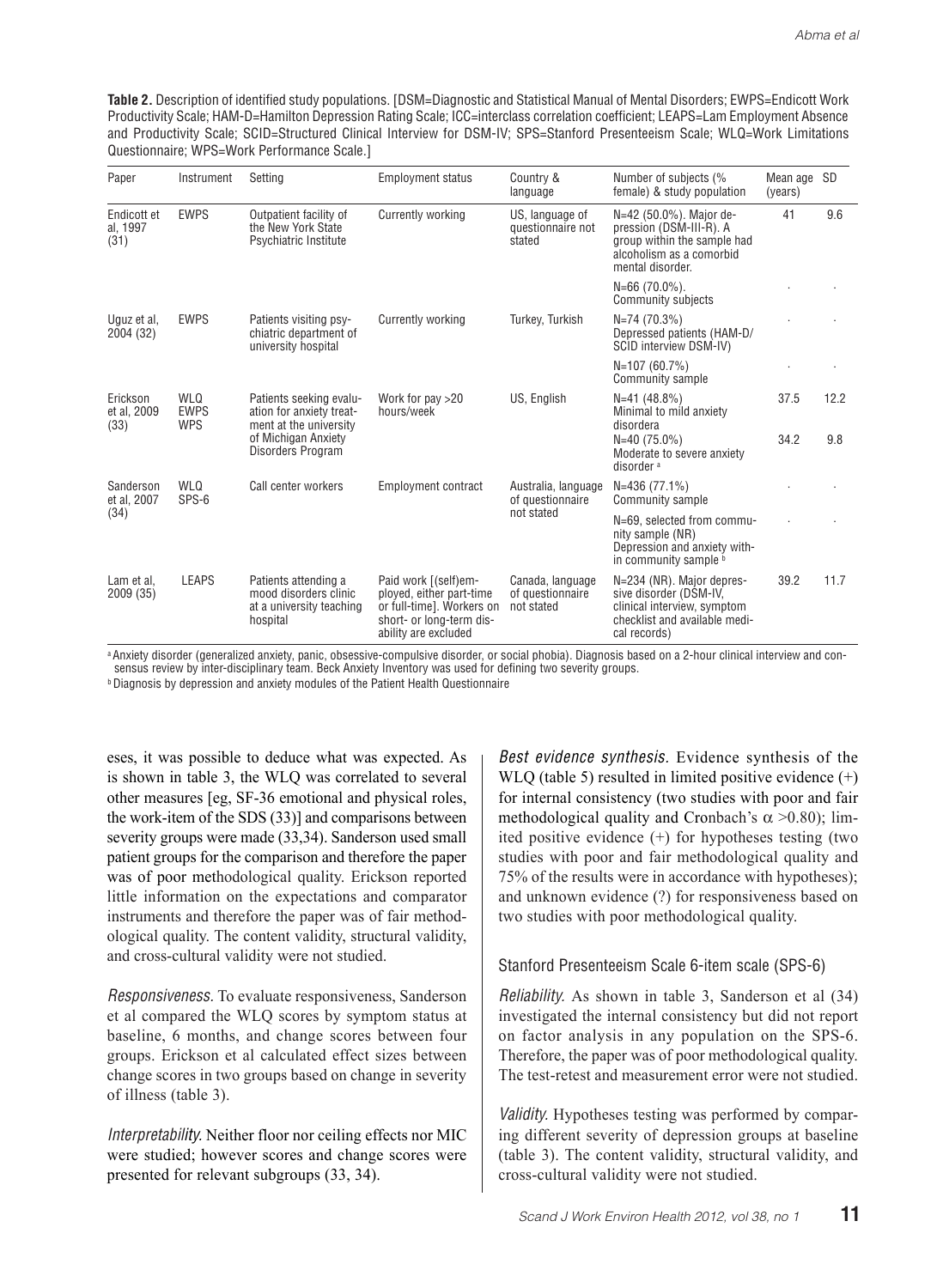**Table 3a.** Reported measurement properties per instrument: internal consistency, reliability and structural validity ª. [EWPS=Endicott Work Productivity Scale; HAM-D=Hamilton Depression Rating Scale ; ICC=interclass correlation coefficient; LEAPS=Lam Employment Absence and Productivity Scale; MID=mental-interpersonal demands; OD=output demands; PCA=principal component analysis; PD=physical demands; SPS=Stanford Presenteeism Scale; TSD=time scheduling demands; WLQ=Work Limitations Questionnaire; WPS=Work Performance Scale]

| Instrument and                | Internal consistency       |                                                                                    | Reliability                     |                            | Structural validity    |                                                                                               |  |
|-------------------------------|----------------------------|------------------------------------------------------------------------------------|---------------------------------|----------------------------|------------------------|-----------------------------------------------------------------------------------------------|--|
| paper                         | Study population           | Results                                                                            | Study population                | Results                    | Study population       | Results                                                                                       |  |
| <b>EWPS</b>                   |                            |                                                                                    |                                 |                            |                        |                                                                                               |  |
| Endicott et al.<br>1997 (31)  | N=108, total sample        | $\alpha = 0.93$                                                                    | N=16, subset of<br>total sample | Test-retest<br>$ICC=0.92$  |                        |                                                                                               |  |
|                               | N=42, patient group        | $\alpha = 0.93$                                                                    |                                 |                            |                        |                                                                                               |  |
|                               | N=66, community<br>sample  | $\alpha = 0.92$                                                                    |                                 |                            |                        |                                                                                               |  |
| Uguz et al.<br>2004 (32)      | N=74, patient group        | $\alpha = 0.90$                                                                    | N=30, subset of<br>total sample | Test-retest:<br>$r = 0.76$ |                        |                                                                                               |  |
|                               | N=107, community<br>sample | $\alpha = 0.92$                                                                    |                                 |                            |                        |                                                                                               |  |
| Erickson et al.<br>2009 (33)  | Total sample               | $\alpha = 0.95$                                                                    |                                 |                            |                        |                                                                                               |  |
| <b>WLQ-25</b>                 |                            |                                                                                    |                                 |                            |                        |                                                                                               |  |
| Erickson et al.<br>2009 (33)  | Total sample               | TSD $\alpha$ =0.91<br>PD $\alpha$ =0.92<br>MID $\alpha$ =0.92<br>OD $\alpha$ =0.93 |                                 |                            |                        |                                                                                               |  |
| Sanderson et al.<br>2007 (34) | Total sample               | $\alpha > 0.89$                                                                    |                                 |                            |                        |                                                                                               |  |
| SPS-6                         |                            |                                                                                    |                                 |                            |                        |                                                                                               |  |
| Sanderson et al<br>2007 (34)  | Total sample               | $\alpha = 0.70$                                                                    |                                 |                            |                        |                                                                                               |  |
| <b>WPS</b>                    |                            |                                                                                    |                                 |                            |                        |                                                                                               |  |
| Erickson et al.<br>2009 (33)  | Total sample               | $\alpha = 0.82$                                                                    |                                 |                            |                        |                                                                                               |  |
| <b>LEAPS</b>                  |                            |                                                                                    |                                 |                            |                        |                                                                                               |  |
| Lam et al, 2009<br>(35)       | Total sample               | Total scale<br>$\alpha = 0.89$                                                     |                                 |                            | N=234, total<br>sample | PCA with Varimax rotation: two<br>expected factors found, together<br>75% explained variance. |  |

a Criterion validity was not evaluated. No evidence available for measurement error, content validity and interpretability.

**Table 3b.** Reported measurement properties per instrument: hypotheses testing and responsiveness <sup>a</sup>. [DSM=Diagnostic and Statistical Manual of Mental Disorders; EWPS=Endicott Work Productivity Scale; HAM-D= Hamilton Depression Rating Scale; HPQ= World Health Organization Health and Work Performance Questionnaire; LEAPS=Lam Employment Absence and Productivity Scale; MID=mentalinterpersonal demands; OD=output demands; PCA=principal component analysis; PD=physical demands; SCL=symptom checklist; SD= standard deviation; SPS=Stanford Presenteeism Scale; TSD=time scheduling demands; WLQ=Work Limitations Questionnaire; WPS=Work Performance Scale]

| Instrument and<br>paper      |                                                                       | Hypotheses testing                                                                                                                                                                                                | Responsiveness   |                                                    |  |
|------------------------------|-----------------------------------------------------------------------|-------------------------------------------------------------------------------------------------------------------------------------------------------------------------------------------------------------------|------------------|----------------------------------------------------|--|
|                              | Study population                                                      | Results                                                                                                                                                                                                           | Study population | Results                                            |  |
| EWPS b                       |                                                                       |                                                                                                                                                                                                                   |                  |                                                    |  |
| Endicott et al.<br>1997 (31) | N=42, maior<br>depression group                                       | Intake: Correlations with HAM-D (r=0.27) and<br>Global Clinical Index of severity (r=0.42)<br>Endpoint: Correlations with HAM-D (r=0.61), Global<br>Clinical Index of severity $(r=0.46)$ , and SCL-90 $(r=0.50)$ | Patient group    | Correlations change score<br>with HAM-D $(r=0.29)$ |  |
|                              | N=66, community<br>sample<br>Total sample                             | Intake: Correlations with Zimmerman total score<br>$(r=0.57)$ and SCL-90 $(r=0.55)$<br>Patients had higher EWPS scores than community<br>sample at both intake and endpoint.                                      |                  |                                                    |  |
| Uguzet al,<br>2004 (32)      | N=74, depression<br>group                                             | Comparison of scores with Hamilton depression scale<br>$(r=0.52)$ , SF-36 social functioning subscale $(r=-0.43)$ ,<br>clinical global impression severity scale (r=0.64)                                         |                  |                                                    |  |
|                              | $N=181$ . total<br>sample<br>(depression group)<br>and control group) | Significant difference between patient group and<br>control group (mean difference 24 points)                                                                                                                     |                  |                                                    |  |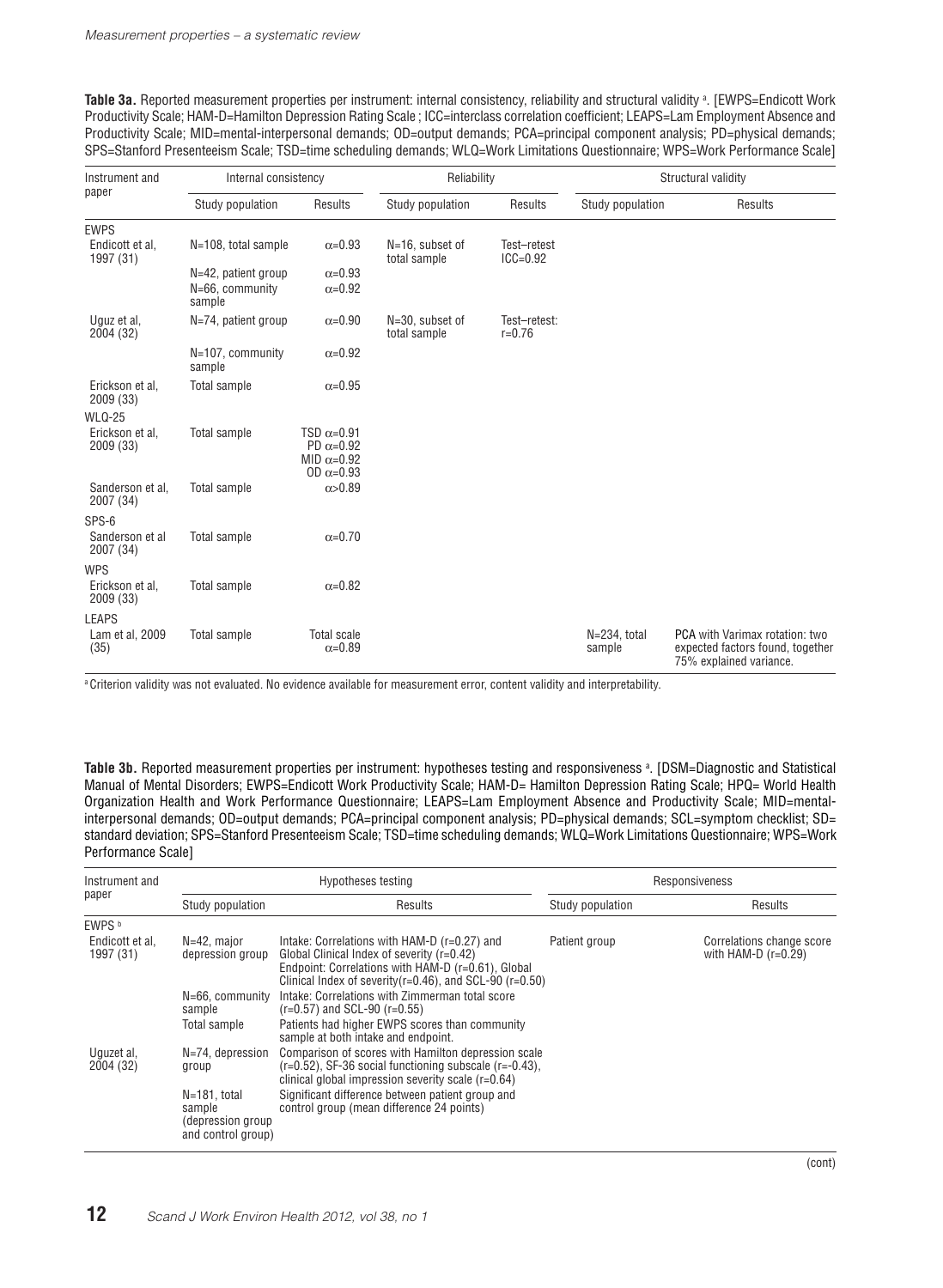#### **Table 3b.** Continued

| Erickson et al.<br>2009 (33)             | N=76, anxiety<br>disorder group                                                                                                                           | Correlation (r) with SF-36 emotional role: -0.63,<br>SF-36 physical role: -0.23 and SDS-work item 0.63                                                                                                                                                                                                                                                                                                                                    | N=38 Perceived improved<br>severity of illness<br>N=12 Perceived no change or<br>worsening severity of illness<br>Two change in severity of ill-<br>ness groups based on global<br>improvement scale (CGI-I)   | Group comparisons of<br>change scores over 12<br>week: mean change/SD,<br>P-value: No significant dif-<br>ferences. Effect size 0.71.                                                             |
|------------------------------------------|-----------------------------------------------------------------------------------------------------------------------------------------------------------|-------------------------------------------------------------------------------------------------------------------------------------------------------------------------------------------------------------------------------------------------------------------------------------------------------------------------------------------------------------------------------------------------------------------------------------------|----------------------------------------------------------------------------------------------------------------------------------------------------------------------------------------------------------------|---------------------------------------------------------------------------------------------------------------------------------------------------------------------------------------------------|
|                                          | $N = 41$ minimal-<br>to-mild anxiety;<br>N=40 moderate-<br>to-severe anxiety.<br>Two severity of ill-<br>ness groupsbased<br>on Beck Anxiety<br>Inventory | Group comparisons on mean/SD, P-value and<br>effect size: higher scores for severe anxiety group,<br>effect size -0.45.                                                                                                                                                                                                                                                                                                                   |                                                                                                                                                                                                                |                                                                                                                                                                                                   |
| WLQ-25 b<br>Erickson et al,<br>2009 (33) | N=76, anxiety<br>disorder group                                                                                                                           | Correlation (r) of subscales with:<br>(i) SF-36 physical role: $TSD=-0.24$ , $OD=-0.26$ ,<br>$PD=-0.19$ , MID $=-0.24$ ;<br>(ii) SF-36 emotional role: TSD=-0.69, OD=-0.65,<br>PD=-0.23, MID=-0.74;<br>(iii) SDS-work item: TSD=0.56, OD=0.62, PD=0.16,<br>$MID = 0.65$                                                                                                                                                                   | N=38 Perceived improved se-<br>verity of illness<br>N=12 Perceived no change or<br>worsening severity of illness<br>Two change in severity of ill-<br>ness groups based on Global<br>Improvement Scale (CGI-I) | Per subscale group com-<br>parisons of change scores<br>over 12 week: mean<br>change/SD, P-value: mixed<br>results. Effect sizes:<br>$TSD=-0.35$<br>$OD = -0.86$<br>$PD = -0.01$<br>$MID = -1.03$ |
|                                          | $N=41$ and $N=40$ .<br>Two severity of<br>illness groups<br>based on Beck<br>Anxiety Inventory                                                            | Per subscale group comparison on mean/SD, P-value<br>and effect size: higher limitations for severe<br>anxiety. Effect sizes: $TSD=-0.35$ , $OD=-0.86$ , $PD=-0.01$ ,<br>$MID = -1.03$                                                                                                                                                                                                                                                    |                                                                                                                                                                                                                |                                                                                                                                                                                                   |
| Sanderson et al<br>2007 (34)             | N=363: No<br>depressive<br>syndrome<br>N=69: Any<br>depressive<br>syndrome                                                                                | Per subscale group comparisons: no depressive<br>syndrome, minor depressive syndrome, and major<br>depressive syndrome on mean and SD.<br>TSD: (i) any versus no syndrome; B=17.4, SE=2.6,<br>P<0.0001. Group without depression/anxiety had<br>lower mean than group with any (less limitations);                                                                                                                                        | N=174: Remained symptom<br>free<br>N=21: Onset of syndrome at<br>6 months<br>N=20 Syndrome remitted at<br>6 months                                                                                             | Per subscale group<br>comparisons in presentee-<br>ism scores (mean/sd) by<br>depression/anxiety<br>syndrome status at base-<br>line, 6 months and change<br>score:                               |
|                                          | N=24: Minor<br>depressive<br>syndrome<br>N=25: Major<br>depressive<br>syndrome                                                                            | (ii) minor versus no syndrome; $B=12.3$ , $SE=3.8$<br>P=0.010. Group without depression/anxiety had lower<br>mean than group with minor; (iii) major versus no<br>syndrome; B=13.6, SE=4.8, P=0.019. Group without de-<br>pression/anxiety had lower mean than group with minor                                                                                                                                                           | N=16 Syndrome persisted at<br>six months                                                                                                                                                                       | Mixed results, neverthe-<br>less most are in the<br>expected direction.                                                                                                                           |
|                                          |                                                                                                                                                           | OD: (i) any versus no syndrome; B=18.0, SE=2.8,<br>P<0.0001. Group without depression/anxiety had lower<br>mean than group with any; (ii) minor versus no syn-<br>drome; $B=12.0$ , $SE=3.1$ , $P=0.004$ . Group without de-<br>pression/anxiety had lower mean than group with mi-<br>nor; (iii) major versus no syndrome; B=16.6, SE=3.8,<br>P=0.002. Group without depression/anxiety had lower<br>mean than group with minor          |                                                                                                                                                                                                                |                                                                                                                                                                                                   |
|                                          |                                                                                                                                                           | PD: (i) Any versus no syndrome; B=12.5, SE=1.2,<br>P<0.0001. Group without depression/anxiety had<br>lower mean than group with any; (ii) minor versus no<br>syndrome; $B=14.5$ , $SE=3.3$ P=0.002. Group without<br>depression/anxiety had lower mean than group with<br>minor; (iii) major versus no syndrome; B=-4.2, SE=3.0,<br>P=0.20. Group without depression/anxiety had lower<br>mean than group with minor                      |                                                                                                                                                                                                                |                                                                                                                                                                                                   |
|                                          |                                                                                                                                                           | MID: (i) any versus no syndrome; $B=17.7$ , $SE=1.9$ ,<br>P<0.0001. Group without depression/anxiety had lower<br>mean than group with any; (ii) minor versus no syn-<br>drome; $B=10.5$ , $SE=2.4$ , $P=0.002$ . Group without de-<br>pression/anxiety had lower mean than group with mi-<br>nor; (iii) major versus no syndrome; B=17.5, SE=3.6,<br>P=0.0009. Group without depression/anxiety had lower<br>mean than group with minor. |                                                                                                                                                                                                                |                                                                                                                                                                                                   |
|                                          | N=427: total<br>sample (call<br>centre workers)                                                                                                           | A linear regression model is applied: Relationships of<br>subscales with specific DSM-IV depression symptoms<br>at baseline evaluated in a regression model: mixed<br>results                                                                                                                                                                                                                                                             |                                                                                                                                                                                                                |                                                                                                                                                                                                   |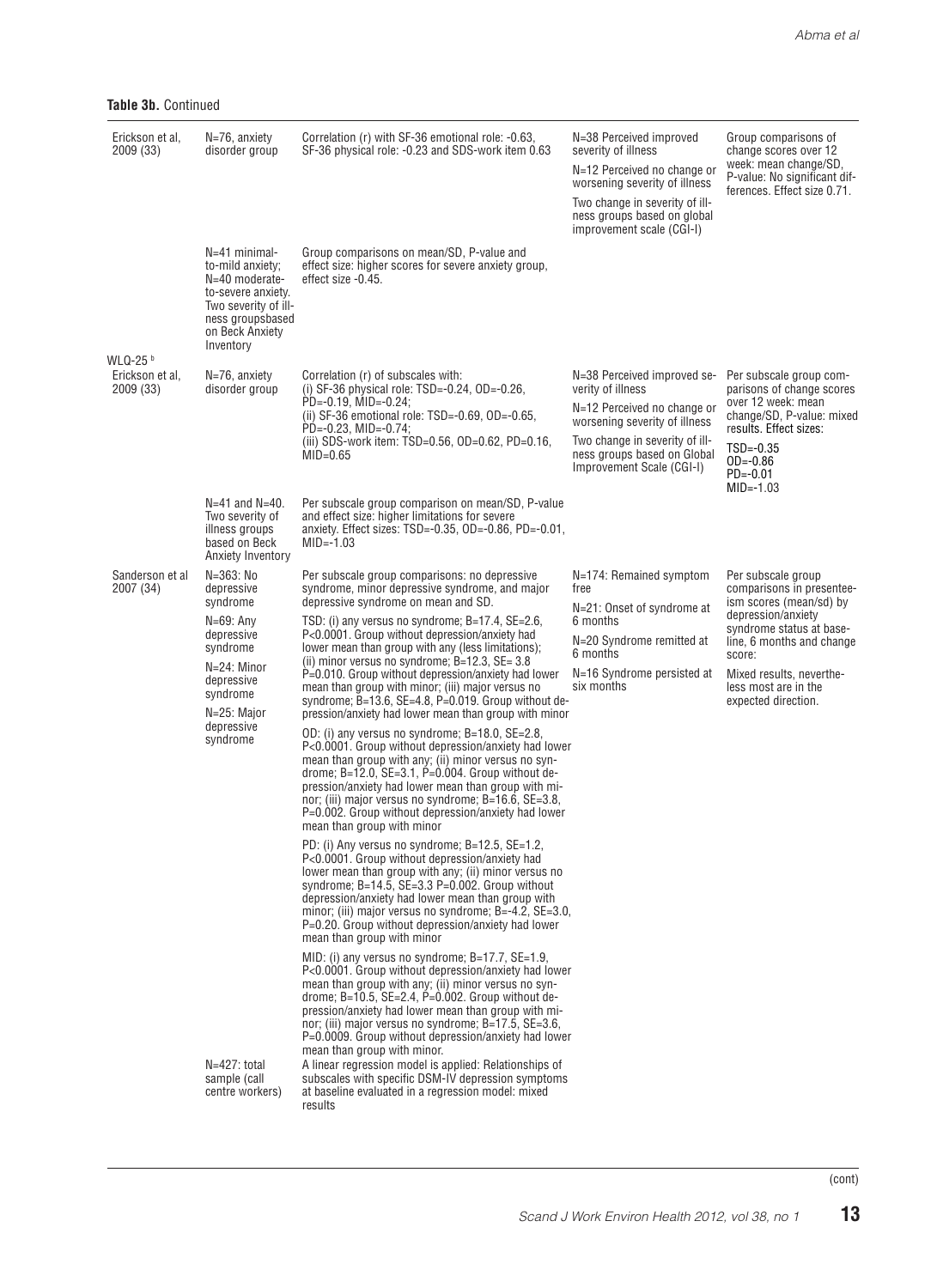#### **Table 3b.** Continued

| $SPS-6$ <sup>b</sup>         |                                                                                                                   |                                                                                                                                                                                                                                                                                                                                                                                                                                                                                                                                                                                                                                |                                                                                                                                                         |                                                                                                                                                                                                                                                                              |  |
|------------------------------|-------------------------------------------------------------------------------------------------------------------|--------------------------------------------------------------------------------------------------------------------------------------------------------------------------------------------------------------------------------------------------------------------------------------------------------------------------------------------------------------------------------------------------------------------------------------------------------------------------------------------------------------------------------------------------------------------------------------------------------------------------------|---------------------------------------------------------------------------------------------------------------------------------------------------------|------------------------------------------------------------------------------------------------------------------------------------------------------------------------------------------------------------------------------------------------------------------------------|--|
| Sanderson et al<br>2007 (34) | sive syndrome<br>N=69: Any depres-<br>sive syndrome<br>$N=24$ : Minor de-<br>N=25: Major de-<br>pressive syndrome | N=363: No depres- Group comparisons: no depressive syndrome, minor<br>depressive syndrome, and major depressive syndrome free<br>are on mean and SD. (i) any versus no syndrome;<br>$B = -3.8$ , $SE = 0.4$ , $P < 0.0001$ . Group without depression/<br>anxiety had higher mean than group with any (better<br>functioning; (ii) minor versus no syndrome; B=-3.1,<br>pressive syndrome SE=0.8, P=0.004. Group without depression/anxiety<br>had higher mean than group with minor; (iii) major<br>versus no syndrome; B=-1.1, SE=0.9, P=0.25. Group<br>without depression/anxiety had higher mean than<br>group with minor. | N=174: Remained symptom<br>N=21: Onset of syndrome at 6<br>monthts<br>N=20 Syndrome remitted at 6<br>months<br>N=16 Syndrome persisted at<br>six months | Group comparisons in<br>presenteeism scores<br>(mean/SD) by depression/<br>anxiety syndrome status<br>at baseline, 6 months and<br>change score. Almost all<br>results are in the expected<br>direction, although not all<br>large differences/signifi-<br>cant differences. |  |
| WPS b                        |                                                                                                                   |                                                                                                                                                                                                                                                                                                                                                                                                                                                                                                                                                                                                                                |                                                                                                                                                         |                                                                                                                                                                                                                                                                              |  |
| Erickson et al.<br>2009 (33) | $N=76$ , anxiety<br>disorder group                                                                                | Correlation (r) with: (i) SF-36 emotional role: 0.66;<br>(ii) SF-36 physical role: 0.34; (iii) SDS-work item: -0.69 verity of illness                                                                                                                                                                                                                                                                                                                                                                                                                                                                                          | N=38 Perceived improved se-                                                                                                                             | Group comparisons of<br>change scores over 12<br>week: mean change/SD,<br>P-value: no significant<br>results. Effect size 0.49.                                                                                                                                              |  |
|                              |                                                                                                                   |                                                                                                                                                                                                                                                                                                                                                                                                                                                                                                                                                                                                                                | N=12 Perceived no change or<br>worsening severity of illness                                                                                            |                                                                                                                                                                                                                                                                              |  |
|                              |                                                                                                                   |                                                                                                                                                                                                                                                                                                                                                                                                                                                                                                                                                                                                                                | Two change in severity of ill-<br>ness groups based on Global<br>Improvement Scale (CGI-I)                                                              |                                                                                                                                                                                                                                                                              |  |
|                              | $N=41$ and $N=40$ .<br>Two severity of ill-                                                                       | Group comparisons: mean/SD, P-value:<br>lower scores for severe anxiety.                                                                                                                                                                                                                                                                                                                                                                                                                                                                                                                                                       |                                                                                                                                                         |                                                                                                                                                                                                                                                                              |  |
| LEAPS <sup>b</sup>           | ness groups based<br>on Beck Anxiety<br>Inventory                                                                 | Effect size=-0.45 (worse functioning)                                                                                                                                                                                                                                                                                                                                                                                                                                                                                                                                                                                          |                                                                                                                                                         |                                                                                                                                                                                                                                                                              |  |
| Lam et al, 2009<br>(35)      | N=234, major<br>depression group                                                                                  | Correlation (r) of total score and productivity subscale<br>with: (i) SDS-work item (0.63, 0.50); (ii) HPQ global<br>work performance (-0.79, -0.85); (iii) HPQ productiv-<br>ity score (-0.70, -0.77); (iv) percent of missed hours in<br>past two weeks (0.41, 0.45).<br>Comparison between severity groups and their scores<br>on the total score and productivity subscale. The<br>severe categories showed higher scores (one way<br>ANOVA) (worse functioning).                                                                                                                                                          |                                                                                                                                                         |                                                                                                                                                                                                                                                                              |  |

a Criterion validity was not evaluated. No evidence available for measurement error, content validity and interpretability.

*Responsiveness.* To evaluate the responsiveness, the authors compared the SPS-6 scores by symptom status at baseline, 6 months, and change scores in four groups (table 3).

*Interpretability.* Differences in scores and change scores for relevant subgroups were presented; neither floor nor ceiling effects nor MIC were studied (34).

*Best evidence synthesis.* Although all results were in the expected directions for internal consistency, hypotheses testing, and responsiveness, there was unknown evidence (?) because of the paper's poor methodological quality (small groups in analyses) (table 5).

## Work Performance Scale (WPS)

*Reliability.* As shown in table 3, Erickson et al (33) evaluated the internal consistency but did not report on factor analysis in any population on the WPS. Therefore, the paper was of poor methodological quality. The test-retest and measurement error were not studied.

*Validity.* Hypotheses testing was performed by correlating the WPS to several other measures (eg, SF-36 emotional and physical roles, the work-item of the SDS) and a comparison between two severity groups was made (table 3). No clear a priori hypotheses were stated and little information was reported on comparator instruments. Therefore, the paper was of fair methodological quality. The content validity, structural validity, and cross-cultural validity were not studied.

*Responsiveness.* The responsiveness was evaluated by an effect size between change scores in two groups based on change in severity of illness (table 3).

*Interpretability.* Differences in scores and change scores for relevant subgroups were presented; no floor or ceiling effects and MIC were studied (33).

*Best evidence synthesis.* Because of the poor methodological quality (small sample sizes), there was unknown evidence (?) for the internal consistency and responsiveness of the WPS (table 5). For hypotheses testing limited positive evidence (+) was found.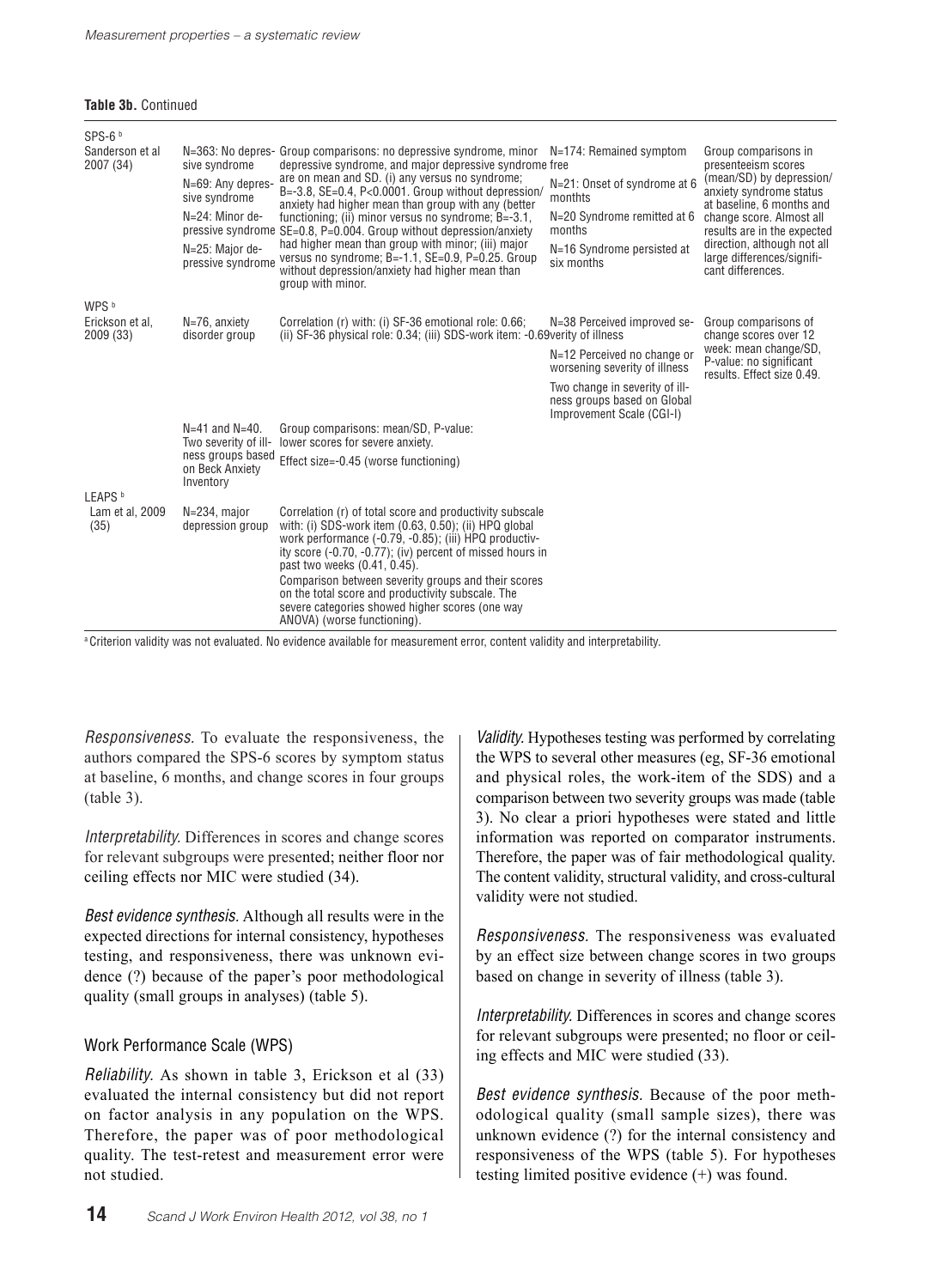**Table 4**. Methodological quality of each paper per measurement property and instrument a [EWPS=Endicott Work Productivity Scale; LEAPS=Lam Employment Absence and Productivity Scale; SPS=Stanford Presenteeism Scale; WLQ=Work Limitations Questionnaire; WPS=Work Performance Scale.]

| Instrument and paper       | Internal<br>consistency | Reliability | Measurement<br>error | Content<br>validity | Structural<br>validity | Hypotheses<br>testing | Cross-<br>cultural<br>validity | Responsiveness | Interpretability |
|----------------------------|-------------------------|-------------|----------------------|---------------------|------------------------|-----------------------|--------------------------------|----------------|------------------|
| <b>EWPS</b>                |                         |             |                      |                     |                        |                       |                                |                |                  |
| Endicott et al. 1997 (31)  | Poor                    | Poor        |                      |                     | $\cdot$                | Poor                  | $\cdot$                        | Poor           | $\cdot$          |
| Uguz et al, 2004 (32)      | Poor                    | Fair        |                      | ٠                   | $\cdot$                | Fair                  | ٠                              | $\cdot$        | $\cdot$          |
| Erickson et al, 2009 (33)  | Poor                    | $\cdot$     |                      | $\cdot$             | $\cdot$                | Fair                  | ٠                              | Poor           | $\cdot$          |
| <b>WLQ-25</b>              |                         |             |                      |                     |                        |                       |                                |                |                  |
| Erickson et al, 2009 (33)  | Fair                    |             |                      | $\cdot$             | $\cdot$                | Fair                  | ٠                              | Poor           | $\cdot$          |
| Sanderson et al, 2007 (34) | Poor                    |             |                      |                     | $\cdot$                | Poor                  | ٠                              | Poor           | $\cdot$          |
| SPS-6                      |                         |             |                      |                     |                        |                       |                                |                |                  |
| Sanderson et al, 2007 (34) | Poor                    |             |                      |                     | $\cdot$                | Poor                  | ٠                              | Poor           |                  |
| <b>WPS</b>                 |                         |             |                      |                     |                        |                       |                                |                |                  |
| Erickson et al. 2009 (33)  | Poor                    |             | $\cdot$              | $\cdot$             | $\cdot$                | Fair                  |                                | Poor           |                  |
| <b>LEAPS</b>               |                         |             |                      |                     |                        |                       |                                |                |                  |
| Lam et al, 2009 (35)       | Poor                    |             | $\cdot$              | $\cdot$             | Fair                   | Fair                  | $\cdot$                        | $\cdot$        | $\cdot$          |

a Criterion validity was not evaluated. The methodological quality was assessed using the COSMIN checklist.

**Table 5.** Quality of measurement properties per instrument based on a best evidence synthesis of the combined information from all studies a [EWPS=Endicott Work Productivity Scale; LEAPS=Lam Employment Absence and Productivity Scale; SPS=Stanford Presenteeism Scale; WLQ=Work Limitations Questionnaire; WPS=Work Performance Scale; ++ = moderate positive evidence; + limited positive evidence; ? = unknown, due to poor methodological quality]

| Measures     | Internal<br>Consistency | Reliability | error | Measurement Content validity | Structural<br>validity | testing | Hypotheses Cross-cultural<br>validity | Responsiveness |
|--------------|-------------------------|-------------|-------|------------------------------|------------------------|---------|---------------------------------------|----------------|
| <b>EWPS</b>  |                         |             |       |                              |                        | $^{++}$ |                                       |                |
| <b>WLQ</b>   |                         |             |       |                              |                        |         |                                       |                |
| SPS-6        |                         |             |       |                              |                        |         |                                       |                |
| <b>WPS</b>   |                         |             |       |                              |                        |         |                                       |                |
| <b>LEAPS</b> |                         |             |       |                              |                        |         |                                       |                |

a Criterion validity was not evaluated.

#### Lam Employment Absence & Productivity Scale (LEAPS)

*Reliability.* Lam et al (35) presented a new instrument, LEAPS, and investigated the internal consistency of the total scale (table 3). However, no Cronbach's α of the subscales were available, therefore the paper was of poor methodological quality.

*Validity.* Structural validity was studied by performing a factor analysis (principal component analysis with varimax rotation). The authors did not report how missing items were handled, resulting in fair methodological quality. Hypotheses testing was performed by correlating the LEAPS to several other measures (eg, the SDS work item, HPQ global work performance, HPQ productivity score, and % missed hours at work in past two weeks) and a comparison between five severity groups was made (table 3). Little information was provided on the a priori expectations; the paper used comparator instruments and was, therefore, of fair methodological quality.

*Responsiveness.* This domain was not studied.

*Interpretability.* Neither floor nor ceiling effects nor MIC were studied (35).

*Best evidence synthesis.* Due to the poor methodological quality, there was unknown evidence (?) for the internal consistency of the LEAPS (table 5). For structural validity and responsiveness, limited positive evidence (+) was found (fair methodological quality and positive results).

# *Discussion*

This systematic review was conducted to identify the measurement properties of self-reported health-related work-functioning instruments among workers with common mental disorders, taking the methodological quality of the studies into account in a best evidence synthesis.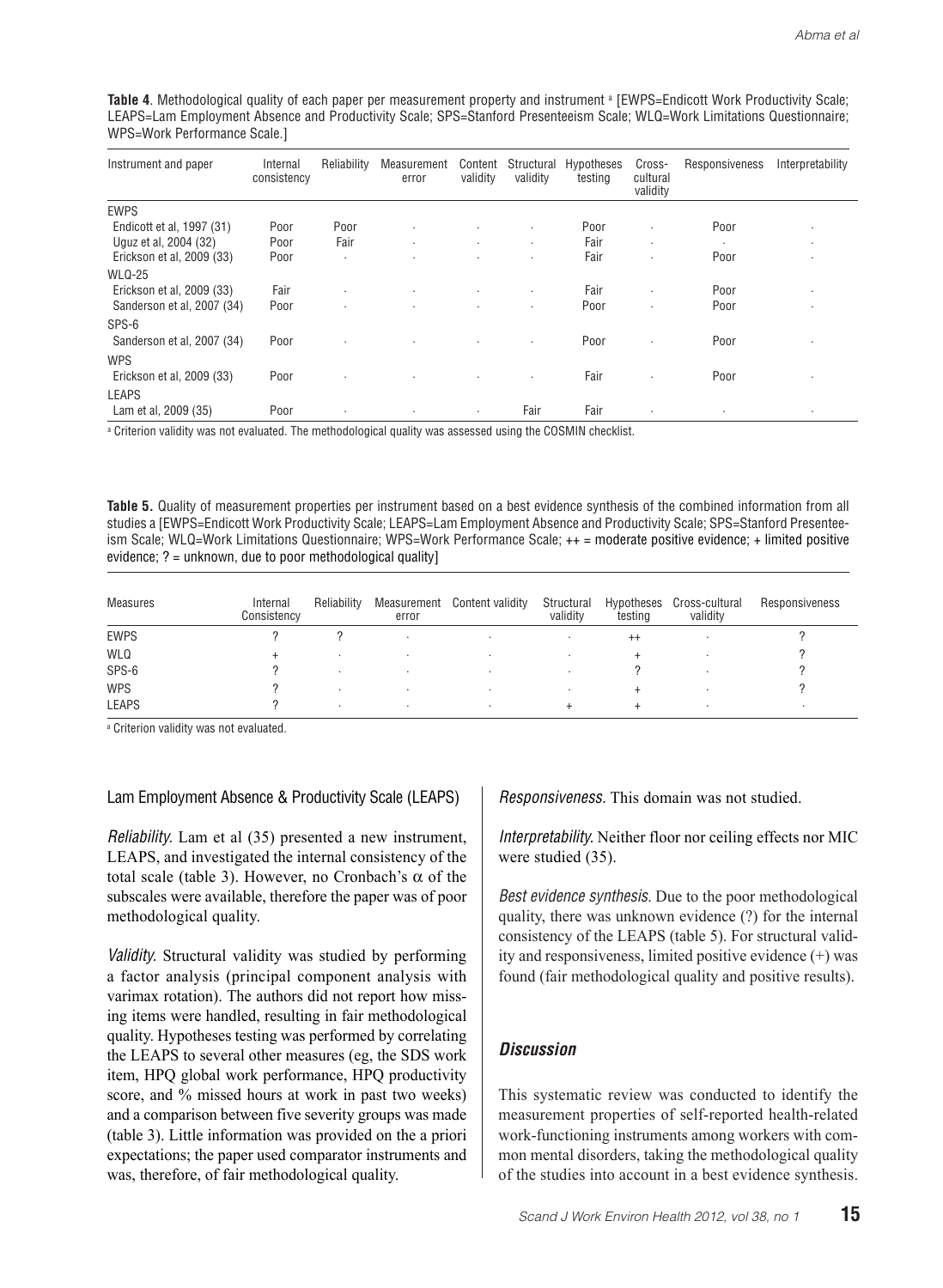Five papers reporting on the measurement properties of five self-reported health-related work-functioning instruments were included. The results show that there is little evidence available for the measurement properties of the identified instruments in this population, mainly due to the poor-to-fair methodological quality of the included studies.

None of the five identified instruments showed satisfactory results for all measurement properties. The internal consistency of all instruments was evaluated (all Cronbach's  $\alpha$  >0.70), as was construct validity by means of hypotheses testing: comparison of severity groups and correlations with other constructs. Test-retest reliability was only studied for the EWPS, in both the English (31) and Turkish (32) versions, with positive result. Although responsiveness was evaluated for four out of five instruments (EWPS, WLQ, SPS-6, and WPS), the results are difficult to interpret due to small sample sizes and inappropriate methods (31, 33, 34). Structural validity was evaluated for the LEAPS only (35). Measurement error, content validity, cross-cultural validity, and interpretability were either not studied or not adequately described in the included studies. Larger, well-designed validation studies in CMD populations are needed to provide more evidence for the measurement properties of health-related work-functioning instruments. In particular, large validation studies that include several of these instruments, in order to evaluate and compare the measurement properties, are needed.

Although the overall evidence for the measurement properties for all instruments is low, this does not imply that the instruments do not have good measurement properties. For example, the reported Cronbach's  $\alpha$ of all instruments and subscales were >0.70, but for most instruments no factor analysis was performed in the study population to assess the unidimensionality. If there is no evidence that the scales are unidimensional, the Cronbach's α cannot be properly interpreted (40). Moreover, the focus of this review is on CMD populations, while the instruments also have been used and validated in other populations (12, 14–19). For example, the SPS-6, and the WLQ-16 were included among other instruments in a validation study performed among workers with shoulder or elbow disorders (18) and the WLQ-25, EWPS, and SPS-6 were included among other instruments in a validation study of a rheumatoid arthritis and osteoarthritis population (15). All instruments showed satisfactory measurement properties.

The overall methodological quality of the included studies was poor to fair. Several reasons were found for these low ratings: often very small sample sizes were used in the analyses, especially in subgroup analyses. When validating instruments by means of hypotheses testing, it is important to formulate clear (a priori) hypotheses, stating the direction and magnitude of

expected correlations or mean differences. In the present review, only Sanderson (34) and Lam (35) formulated hypotheses in their papers. Another reason for poor methodological quality was the lack of information. For example, studies failed to report on how missing items were handled, time intervals for test-retest and responsiveness were not stated, and comparative instruments used in hypotheses testing were not described. The evidence synthesis was performed per measurement property for each instrument to categorize the total body of evidence. It has to be noted, that if there is no evidence available, no rating can be made. This is different from unknown evidence (?), which is based on studies of poor methodological quality.

All included papers focused on workers and all included health-related work-functioning instruments were designed for use in working populations, often addressing a wide range of health conditions. Most identified papers included study populations in a clinical setting, ie, most participants were recruited in healthcare settings. One paper recruited in a workplace setting (34). Different instruments and classifications were used to diagnose CMD. Caution is needed before generalizing the results to the day-to-day practice of occupational physicians, who may use these instruments to monitor work functioning of workers with CMD in a workplace setting.

An asset of this study is that it used a rather strict set of inclusion criteria for self-reported health-related workfunctioning instruments. Papers were only included if they clearly stated that their aim was to validate a specific instrument. Moreover, instruments were only included if they were self-reported and evaluated work functioning or effectiveness on the job. Instruments based on a single item, those measuring absenteeism only, or those whose work definitions included house and school work were excluded. A recent review showed that there are more work functioning instruments used in CMD populations than the five included in this review (20). It might therefore be possible that, due to these strict set of inclusion criteria, instruments or papers were excluded that are also of interest for this population. However, because of our strict focus, this review provides a clear overview of the available evidence in this field and reveals gaps in knowledge.

The COSMIN taxonomy and checklist were chosen for the critical appraisal of the measurement properties (21, 23, 29, 30). The taxonomy was developed to provide an overview of the relevant measurement properties for health-related, patient-reported outcomes, and is based on international consensus (23). The COSMIN taxonomy might contribute to a better understanding and less ambiguity in the terminology and definitions used in validation studies. The COSMIN checklist provided a structured procedure for the evaluation of the methodological quality of studies on measurement proper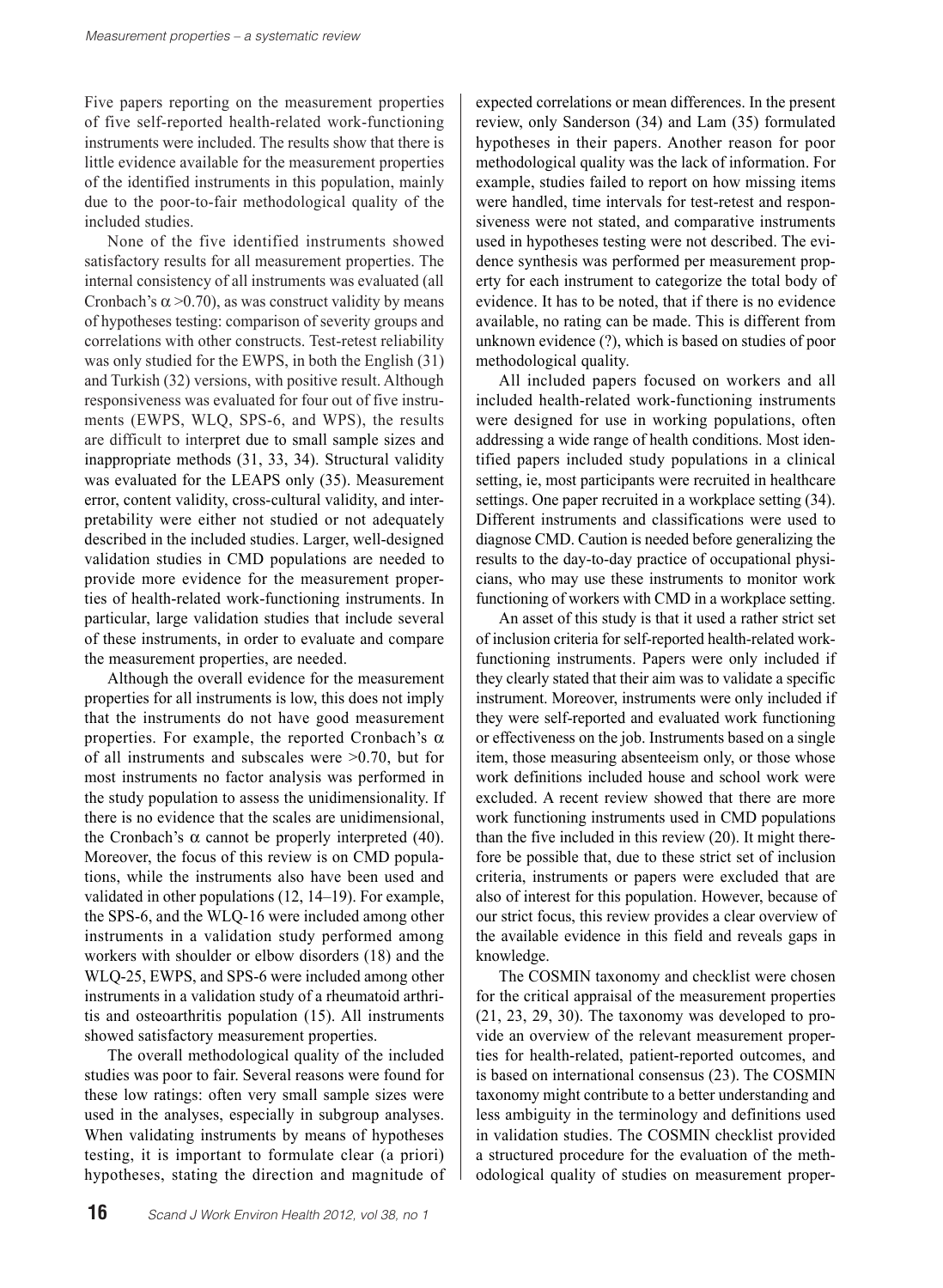ties. Although the COSMIN-checklist-based evaluation revealed that studies had poor-to-fair methodological quality, this does not imply that the instruments do not have good measurement properties.

The current systematic review had a narrow set of inclusion criteria with a structured procedure for the quality assessment. The results clearly indicate that there is a need for more and better validation studies in CMD populations for health-related work-functioning instruments. The COSMIN checklist may be used as a guide for designing methodologically sound validation studies.

#### Concluding remarks

This systematic review provides an overview of the available evidence on the measurement properties of health-related work-functioning instruments in CMD populations. Most evidence is limited, with the construct validity – by means of hypothesis testing – having the highest level of evidence for all instruments. Information on a number of measurement properties, such as measurement error, content validity, and cross-cultural validity is still lacking. Also information on interpretability of the instruments is mostly lacking. Therefore, no evidencebased decisions and/or recommendations can be made for the use of health-related work-functioning instruments in CMD populations. For now, in determining which instrument to employ, users will have to base their decisions on the content of the instrument, the purpose of use, and the target population, in addition to the little evidence available. Studies of high methodological quality are needed to properly assess the existing instruments' measurement properties. We recommend using the COSMIN checklist in the design of these studies.

#### *Acknowledgements*

The authors would like to thank Minne Yildrim for her help with translating and assessing Uguz et al (32).

#### *References*

- 1. Henderson M, Glozier N, Holland Elliott K. Long term sickness absence. BMJ. 2005;330:802–3. [doi:10.1136/](http://dx.doi.org/10.1136/bmj.330.7495.802) [bmj.330.7495.802](http://dx.doi.org/10.1136/bmj.330.7495.802)
- 2. Bultmann U, Rugulies R, Lund T, Christensen KB, Labriola M, Burr H. Depressive symptoms and the risk of longterm sickness absence: a prospective study among 4747 employees in Denmark. Soc Psychiatry Psychiatr Epidemiol. 2006;41:875–80.
- 3. Karpansalo M, Kauhanen J, Lakka TA, Manninen P, Kaplan GA, Salonen JT. Depression and early retirement: prospective population based study in middle aged men. J Epidemiol Community Health. 2005;59:70–4. [doi:10.1136/](http://dx.doi.org/10.1136/jech.2003.010702) [jech.2003.010702](http://dx.doi.org/10.1136/jech.2003.010702)
- 4. Goetzel RZ, Hawkins K, Ozminkowski RJ, Wang S. The health and productivity cost burden of the "top 10" physical and mental health conditions affecting six large U.S. employers in 1999. J Occup Environ Med. 2003;45:5–14. [doi:10.1097/00043764-200301000-00007](http://dx.doi.org/10.1097/00043764-200301000-00007)
- 5. Laitinen-Krispijn S, Bijl RV. Mental disorders and employee sickness absence: the NEMESIS study. Netherlands Mental Health Survey and Incidence Study. Soc Psychiatry Psychiatr Epidemiol. 2000;35:71–7. [doi:10.1007/s001270050010](http://dx.doi.org/10.1007/s001270050010)
- 6. Hirschfeld RM, Montgomery SA, Keller MB, Kasper S, Schatzberg AF, Moller HJ, et al. Social functioning in depression: a review. J Clin Psychiatry. 2000;61:268–75. [doi:10.4088/JCP.v61n0405](http://dx.doi.org/10.4088/JCP.v61n0405)
- 7. Lerner D, Henke RM. What does research tell us about depression, job performance, and work productivity? J Occup Environ Med. 2008;50:401–10. [doi:10.1097/](http://dx.doi.org/10.1097/JOM.0b013e31816bae50) [JOM.0b013e31816bae50](http://dx.doi.org/10.1097/JOM.0b013e31816bae50)
- 8. Sanderson K, Andrews G. Common mental disorders in the workforce: recent findings from descriptive and social epidemiology. Can J Psychiatry. 2006;51:63–75.
- 9. Loeppke R, Taitel M, Haufle V, Parry T, Kessler RC, Jinnett K. Health and productivity as a business strategy: a multiemployer study. J Occup Environ Med. 2009;51:411–28. [doi:10.1097/JOM.0b013e3181a39180](http://dx.doi.org/10.1097/JOM.0b013e3181a39180)
- 10. Goetzel RZ, Long SR, Ozminkowski RJ, Hawkins K, Wang S, Lynch W. Health, absence, disability, and presenteeism cost estimates of certain physical and mental health conditions affecting U.S. employers. J Occup Environ Med. 2004;46:398–412. [doi:10.1097/01.jom.0000121151.40413.](http://dx.doi.org/10.1097/01.jom.0000121151.40413.bd) [bd](http://dx.doi.org/10.1097/01.jom.0000121151.40413.bd)
- 11. Collins JJ, Baase CM, Sharda CE, Ozminkowski RJ, Nicholson S, Billotti GM, et al. The assessment of chronic health conditions on work performance, absence, and total economic impact for employers. J Occup Environ Med. 2005;47:547–57. [doi:10.1097/01.jom.0000166864.58664.29](http://dx.doi.org/10.1097/01.jom.0000166864.58664.29)
- 12. Amick BC,III, Lerner D, Rogers WH, Rooney T, Katz JN. A review of health-related work outcome measures and their uses, and recommended measures. Spine. 2000;25:3152–60. [doi:10.1097/00007632-200012150-00010](http://dx.doi.org/10.1097/00007632-200012150-00010)
- 13. Amick BC,III, Gimeno D. Measuring Work Outcomes with a focus on Health-Related Work Productivity Loss. In: Wittink H, Carr D, editors. Pain Management: Evidence, Outcomes, and Quality of Life: A Sourcebook. Amsterdam: Elsevier; 2008. p. 329–43.
- 14. Loeppke R, Hymel PA, Lofland JH, Pizzi LT, Konicki DL, Anstadt GW, et al. Health-related workplace productivity measurement: general and migraine-specific recommendations from the ACOEM Expert Panel. J Occup Environ Med. 2003;45:349–59. [doi:10.1097/01.jom.0000063619.37065.e2](http://dx.doi.org/10.1097/01.jom.0000063619.37065.e2)
- 15. Beaton DE, Tang K, Gignac MA, Lacaille D, Badley EM,